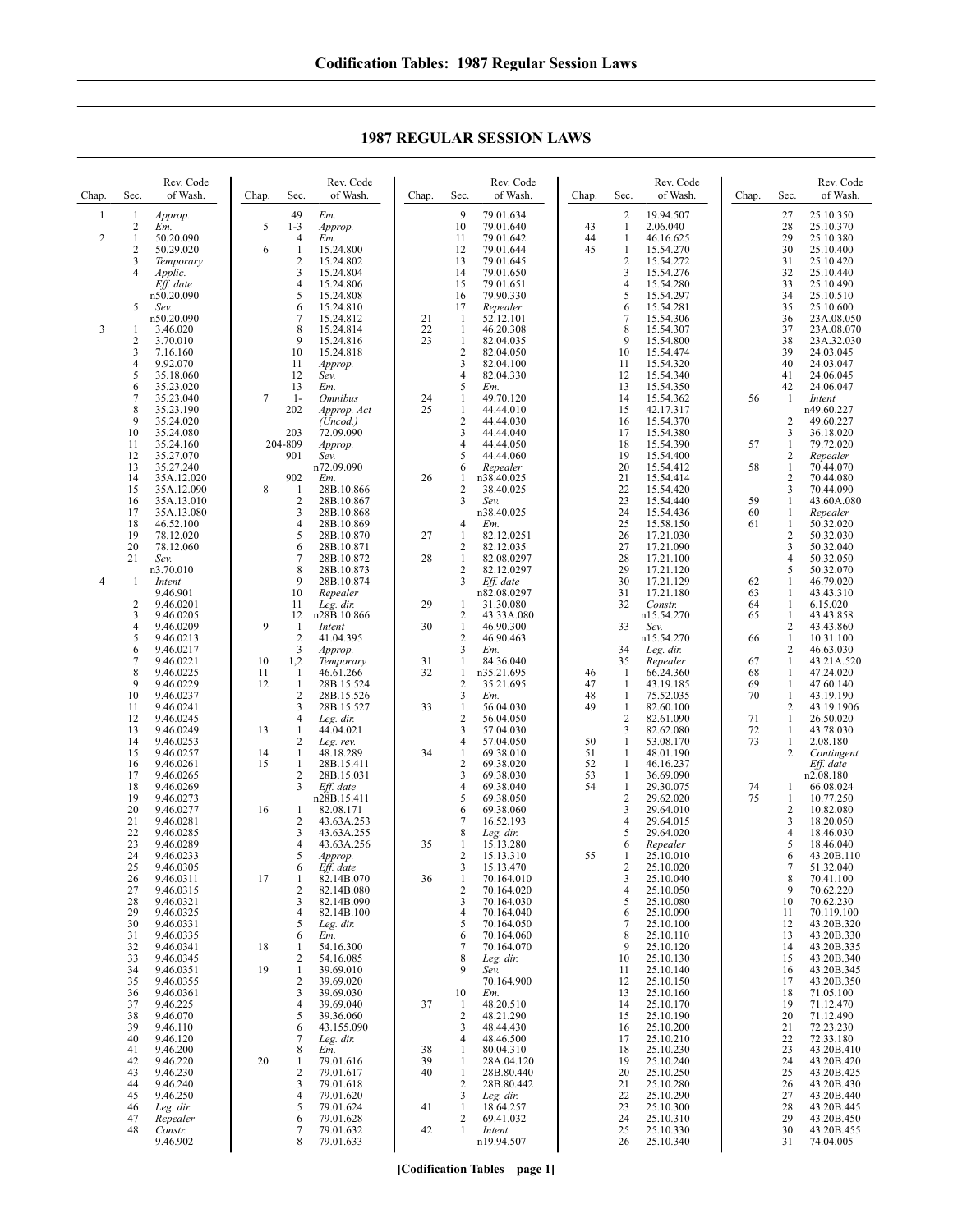| Chap.                      | Sec.                                                       | Rev. Code<br>of Wash.                                                                   | Chap.             | Sec.                                                                           | Rev. Code<br>of Wash.                                                                      | Chap. | Sec.                                          | Rev. Code<br>of Wash.                                                                   | Chap.                           | Sec.                                                   | Rev. Code<br>of Wash.                                                                    | Chap.             | Sec.                                               | Rev. Code<br>of Wash.                                                                   |
|----------------------------|------------------------------------------------------------|-----------------------------------------------------------------------------------------|-------------------|--------------------------------------------------------------------------------|--------------------------------------------------------------------------------------------|-------|-----------------------------------------------|-----------------------------------------------------------------------------------------|---------------------------------|--------------------------------------------------------|------------------------------------------------------------------------------------------|-------------------|----------------------------------------------------|-----------------------------------------------------------------------------------------|
|                            | 32<br>33<br>34<br>35                                       | 74.04.300<br>43.20B.725<br>43.20B.730<br>43.20B.740                                     |                   | 2<br>3<br>4<br>5                                                               | 76.09.300<br>76.09.305<br>76.09.310<br>76.09.315                                           |       | 38<br>39<br>40<br>41                          | 70.94.200<br>70.94.331<br>70.94.350<br>70.94.385                                        |                                 | 127<br>128<br>129<br>130                               | 90.48.090<br>90.48.095<br>90.48.100<br>90.48.110                                         | 132<br>133        | 2<br>$\mathbf{1}$<br>$\mathbf{1}$<br>2             | 9.94A.390<br>48.05.400<br>29.18.030<br>29.18.031                                        |
|                            | 36<br>37<br>38<br>39<br>40                                 | 43.20B.745<br>43.20B.635<br>43.20B.640<br>74.08.120<br>74.08.338                        |                   | 6<br>7<br>8<br>9<br>10                                                         | 76.09.320<br>76.09.330<br>76.09.040<br>76.09.050<br>76.09.070                              |       | 42<br>43<br>44<br>45<br>46                    | 70.94.390<br>70.94.395<br>70.94.400<br>70.94.405<br>70.94.410                           |                                 | 131<br>132<br>133<br>134<br>135                        | 90.48.120<br>90.48.142<br>90.48.153<br>90.48.156<br>90.48.165                            | 134<br>135        | 3<br>$\mathbf{1}$<br>2<br>3<br>$\mathbf{1}$        | 29.42.040<br>36.21.070<br>36.21.090<br>Em.<br>41.56.020                                 |
|                            | 41<br>42<br>43<br>44                                       | 74.09.538<br>43.20B.010<br>43.20B.620<br>43.20B.625                                     | 96                | 11<br>12<br>13<br>1                                                            | Leg. dir.<br>Repealer<br>Em.<br>28B.15.012                                                 |       | 47<br>48<br>49<br>50                          | 70.94.420<br>70.94.425<br>70.94.510<br>86.16.025                                        |                                 | 136<br>137<br>138<br>139                               | 90.48.170<br>90.48.180<br>90.48.190<br>90.48.195                                         |                   | 2<br>3<br>4                                        | 41.56.030<br>41.56.475<br>Sev.<br>n41.56.020                                            |
|                            | 45<br>46<br>47<br>48                                       | 43.20B.120<br>43.20B.660<br>43.20B.710<br>Savings<br>43.20B.900                         | 97                | $\mathbf{1}$<br>2<br>3<br>4<br>5                                               | 28B.63.010<br>28B.63.020<br>28B.63.030<br>28B.63.040<br>28B.63.050                         |       | 51<br>52<br>53<br>54<br>55                    | 86.16.027<br>86.16.030<br>86.16.035<br>86.16.040<br>86.16.060                           |                                 | 140<br>141<br>142<br>143<br>144                        | 90.48.200<br>90.48.250<br>90.48.270<br>90.48.280<br>90.48.285                            | 136<br>137<br>138 | 1<br>1<br>$\mathbf{1}$<br>2<br>3                   | 41.40.450<br>28B.15.012<br>27.12.355<br>35.61.360<br>52.04.056                          |
|                            | 49<br>50<br>51                                             | Leg. rev.<br>Repealer<br>Sev.<br>43.20B.901                                             | 98                | 6<br>7<br>1<br>$\sqrt{2}$                                                      | Temporary<br>Leg. dir.<br>73.04.115<br>73.04.110                                           |       | 56<br>57<br>58<br>59                          | 86.16.065<br>86.16.067<br>86.16.070<br>86.16.080                                        |                                 | 145<br>146<br>147<br>148                               | 90.48.290<br>90.48.320<br>90.48.330<br>90.48.340                                         |                   | 4<br>5<br>6<br>7                                   | 70.44.235<br>84.09.035<br>84.55.110<br>84.52.100                                        |
| 76<br>77                   | 1<br>$\overline{c}$<br>3<br>$\mathbf{1}$<br>$\overline{c}$ | 50.12.210<br>64.08.100<br>42.44.080<br>16.49.440<br>16.49.454                           | 99                | $\mathbf{1}$<br>2<br>3<br>4<br>5                                               | 48.96.010<br>48.96.020<br>48.96.030<br>48.96.040<br>48.96.050                              |       | 60<br>61<br>62<br>63<br>64                    | 86.16.090<br>86.16.130<br>86.16.170<br>86.18.030<br>86.24.020                           |                                 | 149<br>150<br>151<br>152<br>153                        | 90.48.343<br>90.48.345<br>90.48.355<br>90.48.360<br>90.48.365                            | 139<br>140        | 8<br>9<br>$\mathbf{1}$<br>$\mathbf{1}$<br>2        | 36.21.100<br>Em.<br>82.04.260<br>9A.56.010<br>9A.56.040                                 |
|                            | 3<br>$\overline{4}$<br>5<br>6<br>$\overline{7}$            | 16.49.610<br>16.49.435<br>16.49.680<br>16.49.441<br>16.49.635                           | 100               | 6<br>7<br>8<br>$\mathbf{1}$<br>$\mathfrak{2}$                                  | 48.96.060<br>48.96.900<br>Leg. dir.<br>28A.57.050<br>28A.57.060                            |       | 65<br>66<br>67<br>68<br>69                    | 90.03.015<br>90.03.280<br>90.03.320<br>90.03.030<br>90.03.060                           |                                 | 154<br>155<br>156<br>157<br>158                        | 90.50.020<br>90.50.030<br>90.62.080<br>90.03.600<br>Leg. rev.                            | 141               | 3<br>4<br>5<br>$\mathbf{1}$<br>2                   | 9A.56.140<br>9A.56.160<br>9A.60.010<br>28A.58.131<br>28A.58.133                         |
|                            | 8<br>9<br>10<br>11<br>12                                   | 16.49.690<br>16.49.700<br>16.49.710<br>16.49.670<br>Savings                             | 101               | 3<br>$\mathbf{1}$<br>2<br>3<br>4                                               | 84.09.037<br>66.44.291<br>66.44.325<br>66.44.328<br>66.20.200                              |       | 70<br>71<br>72<br>73<br>74                    | 90.03.070<br>90.03.100<br>90.03.110<br>90.03.120<br>90.03.130                           |                                 | 159<br>160<br>161<br>162                               | Repealer<br>n43.21B.001<br>Sev.<br>n43.21B.001<br>n43.21B.001                            | 142               | 3<br>1<br>2<br>3                                   | Sev.<br>n28A.58.131<br>46.16.028<br>46.16.029<br>46.16.240                              |
| 78                         | 13<br>14<br>1                                              | n16.49.435<br>Repealer<br>Leg. dir.<br>Intent<br>n47.64.270                             | 102<br>103<br>104 | $\mathbf{1}$<br>$\mathbf{1}$<br>$\mathbf{2}$<br>$\mathbf{1}$<br>$\overline{2}$ | 72.01.045<br>70.107.060<br>70.107.050<br>19.27.095<br>58.17.033                            |       | 75<br>76<br>77<br>78<br>79                    | 90.03.140<br>90.03.160<br>90.03.170<br>90.03.190<br>90.03.200                           | 110<br>111                      | 163<br>$\mathbf{1}$<br>$\sqrt{2}$<br>3<br>$\mathbf{1}$ | Leg. dir.<br>29.18.022<br>29.18.045<br>29.21.075<br>Temporary                            | 143<br>144        | 4<br>1<br>2<br>3<br>$\mathbf{1}$                   | 46.85.060<br>41.32.498<br>41.40.185<br>41.40.190<br>69.41.030                           |
| 79<br>80                   | 2<br>3<br>1                                                | 47.64.270<br>Eff. date<br>n47.64.270<br>19.29.010                                       | 105<br>106        | $\mathbf{1}$<br>2<br>1                                                         | 71.24.035<br>Eff. date<br>n71.24.035<br>80.08.040                                          |       | 80<br>81<br>82<br>83                          | 90.03.210<br>90.03.230<br>90.03.240<br>90.03.250                                        |                                 | $\overline{2}$<br>3<br>$\overline{4}$<br>5             | 50.12.220<br>50.24.040<br>50.24.070<br>50.24.110                                         | 145<br>146        | 2<br>3<br>$\mathbf{1}$<br>1                        | 69.50.101<br>Em.<br>35.92.070<br>41.40.165                                              |
|                            | 1<br>$\overline{c}$<br>3<br>$\overline{4}$<br>5<br>6       | 82.24.020<br>82.24.070<br>82.24.260<br>82.02.030<br>82.32.265<br>Repealer               | 107<br>108        | 2<br>3<br>$\mathbf{1}$<br>$\overline{c}$<br>3<br>$\mathbf{1}$                  | 80.08.045<br>Repealer<br>80.04.095<br>42.17.310<br>Em.<br>58.17.040                        |       | 84<br>85<br>86<br>87<br>88<br>89              | 90.03.260<br>90.03.270<br>90.03.290<br>90.03.300<br>90.03.310<br>90.03.330              |                                 | 6<br>7<br>8<br>9<br>10<br>11                           | 50.32.030<br>51.16.190<br>51.48.210<br>18.27.030<br>n50.12.220<br>Sev.                   | 147               | 2<br>$\mathbf{1}$<br>$\overline{c}$<br>3<br>4<br>5 | Em.<br>28B.10.880<br>28B.10.881<br>28B.10.882<br>28B.10.883<br>28B.10.884               |
| 81<br>82<br>83<br>84<br>85 | 1<br>1<br>1<br>$\mathbf{1}$<br>1                           | 43.19.1906<br>84.09.030<br>48.46.120<br>70.54.120<br>19.16.230                          | 109               | 1<br>2<br>3<br>4<br>5                                                          | n43.21B.001<br>n43.21B.001<br>n43.21B.001<br>43.21B.001<br>43.21B.300                      |       | 90<br>91<br>92<br>93<br>94                    | 90.03.340<br>90.03.350<br>90.03.360<br>90.03.370<br>90.03.380                           | 112<br>113                      | 12<br>1<br>1                                           | n50.12.220<br>Eff. date<br>n50.12.220<br>28A.47.105<br>79.08.180                         | 148               | 6<br>7<br>8<br>9<br>1                              | 28B.10.885<br>28B.10.886<br>28B.10.887<br>Leg. dir.<br>60.13.010                        |
| 86<br>87                   | 2<br>$\mathbf{1}$<br>$\overline{c}$<br>3                   | 46.48.200<br>Em.<br>75.25.090<br>75.25.100<br>75.25.110                                 |                   | 6<br>7<br>8<br>9<br>10                                                         | 43.21B.310<br>43.21B.320<br>43.21B.330<br>43.21B.240<br>43.21B.110                         |       | 95<br>96<br>97<br>98<br>99                    | 90.03.390<br>90.03.430<br>90.03.440<br>90.03.470<br>90.03.471                           | 114<br>115<br>116<br>117        | 1<br>1<br>1<br>$\overline{c}$                          | 77.04.060<br>70.95.040<br>18.71.015<br>24.03.386<br>24.03.388                            | 149               | 2<br>3<br>4<br>5<br>1                              | 60.13.020<br>60.13.040<br>60.13.050<br>60.13.060<br>88.02.060                           |
|                            | $\overline{4}$<br>5<br>6<br>7<br>8<br>9<br>10              | 75.25.120<br>75.25.125<br>75.25.130<br>75.25.140<br>75.25.160<br>75.25.170<br>Eff. date |                   | 11<br>12<br>13<br>14<br>15<br>16<br>17                                         | 43.27A.190<br>70.105.080<br>90.14.130<br>90.14.190<br>90.48.240<br>70.105.095<br>90.48.144 |       | 100<br>101<br>102<br>103<br>104<br>105<br>106 | 90.14.150<br>90.14.180<br>90.14.230<br>90.22.010<br>90.22.040<br>90.24.030<br>90.24.060 | 118<br>119<br>120               | 3<br>$\overline{4}$<br>5<br>6<br>1<br>1<br>1           | 24.03.302<br>24.03.395<br>24.03.405<br>24.03.303<br>41.40.223<br>28A.03.511<br>35.22.620 |                   | 2<br>3<br>4<br>5<br>6<br>7<br>8                    | 88.02.078<br>88.02.112<br>88.02.023<br>88.02.028<br>88.02.115<br>88.02.118<br>88.02.125 |
| 88<br>89                   | 1<br>2<br>1<br>2                                           | 75.25.901<br>41.40.150<br>Em.<br>82.08.065<br>Em.                                       |                   | 18<br>19<br>20<br>21<br>22                                                     | 70.94.332<br>70.94.431<br>90.48.350<br>70.95.210<br>Vetoed                                 |       | 107<br>108<br>109<br>110<br>111               | 90.44.035<br>90.44.050<br>90.44.060<br>90.44.070<br>90.44.080                           | 121<br>122                      | $\overline{2}$<br>3<br>$\overline{4}$<br>1<br>1        | 35.23.352<br>35.23.353<br>43.09.205<br>41.04.260<br>41.05.030                            |                   | 9<br>10<br>11<br>12<br>13                          | 88.02.184<br>88.02.210<br>88.02.220<br>88.02.188<br>88.02.110                           |
| 90<br>91<br>92             | 1<br>2<br>1,2<br>-1                                        | 43.146.010<br>Leg. dir.<br>43.146.900<br>Temporary<br>58.17.060                         |                   | 23<br>24<br>25<br>26<br>27                                                     | 86.16.110<br>18.104.130<br>43.20A.140<br>43.21.110<br>43.21.140                            |       | 112<br>113<br>114<br>115<br>116               | 90.44.090<br>90.44.100<br>90.44.110<br>90.44.120<br>90.44.130                           | 123<br>124                      | $\overline{2}$<br>3<br>4<br>1<br>1                     | 41.05.045<br>41.05.040<br>41.05.050<br>87.03.085<br>87.76.020                            | 150               | 14<br>15<br>1<br>2                                 | Approp.<br>Eff. date<br>n88.02.060<br>18.130.040<br>18.130.050                          |
| 93<br>94                   | 1<br>2<br>1<br>$\overline{2}$<br>3                         | 90.14.065<br>Em.<br>16.08.070<br>16.08.080<br>16.08.090                                 |                   | 28<br>29<br>30<br>31<br>32                                                     | 43.21.160<br>43.21.190<br>43.21B.140<br>43.27A.020<br>43.27A.080                           |       | 117<br>118<br>119<br>120<br>121               | 90.44.180<br>90.44.200<br>90.44.220<br>90.44.230<br>90.44.250                           | 125<br>126                      | $\overline{2}$<br>1<br>1<br>$\overline{2}$<br>3        | 87.76.040<br>90.14.140<br>79.01.790<br>79.01.795<br>Em.                                  |                   | 3<br>4<br>5<br>6<br>7                              | 18.130.060<br>18.130.165<br>18.130.195<br>18.130.170<br>18.130.190                      |
| 95                         | $\overline{4}$<br>5<br>6<br>1                              | 16.08.100<br>Repealer<br>Sev.<br>n16.08.070<br>76.09.010                                |                   | 33<br>34<br>35<br>36<br>37                                                     | 70.94.030<br>70.94.053<br>70.94.142<br>70.94.143<br>70.94.151                              |       | 122<br>123<br>124<br>125<br>126               | 90.48.020<br>90.48.030<br>90.48.035<br>90.48.037<br>90.48.080                           | 127<br>128<br>129<br>130<br>131 | 1<br>-1<br>1<br>1<br>1                                 | 46.12.101<br>48.58.010<br>18.71.095<br>48.34.060<br>9.94A.370                            |                   | 8<br>9<br>10<br>11<br>12                           | 18.130.185<br>18.06.110<br>18.22.018<br>18.22.021<br>18.25.019                          |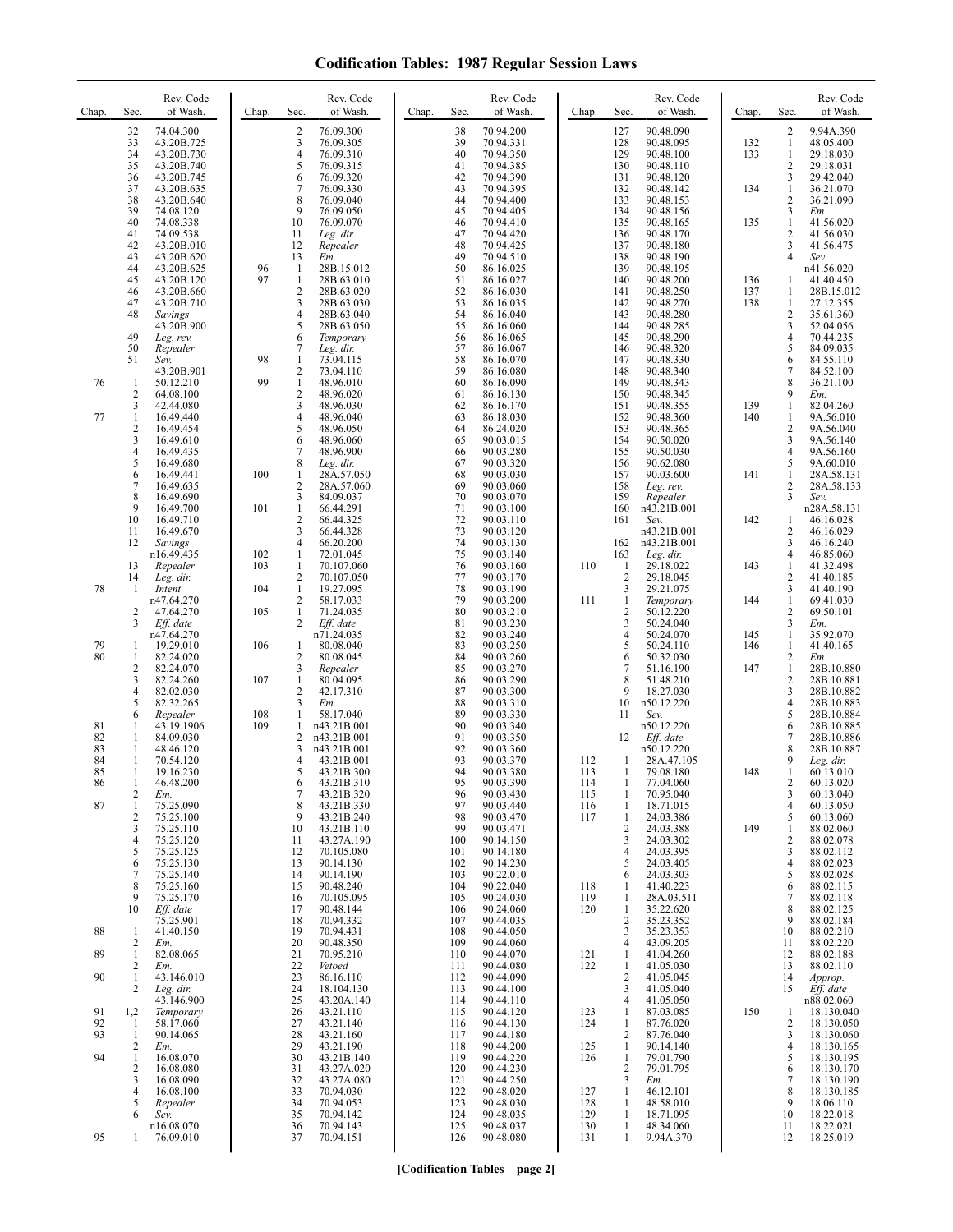| Chap.             | Sec.                                  | Rev. Code<br>of Wash.                            | Chap.      | Sec.                                           | Rev. Code<br>of Wash.                             | Chap. | Sec.                                     | Rev. Code<br>of Wash.                            | Chap.             | Sec.                                           | Rev. Code<br>of Wash.                            | Chap. | Sec.                     | Rev. Code<br>of Wash.                        |
|-------------------|---------------------------------------|--------------------------------------------------|------------|------------------------------------------------|---------------------------------------------------|-------|------------------------------------------|--------------------------------------------------|-------------------|------------------------------------------------|--------------------------------------------------|-------|--------------------------|----------------------------------------------|
|                   | 13<br>14<br>15                        | 18.26.028<br>18.25.011<br>18.29.076              |            | $\overline{\mathbf{c}}$<br>3<br>$\overline{4}$ | 79.68.035<br>79.68.040<br>79.68.045               | 178   | 1<br>$\overline{2}$<br>3                 | 46.16.650<br>46.16.270<br>Em.                    | 189               | 1<br>$\overline{c}$                            | n9A.36.100<br>62A.9-302<br>62A.9-403             |       | 105<br>106<br>107        | 2.36.150<br>2.40.010<br>2.48.190             |
|                   | 16<br>17<br>18<br>19                  | 18.29.011<br>18.32.039<br>18.32.091<br>18.34.136 | 160        | 5<br>$\mathbf{1}$<br>$\overline{c}$<br>3       | Leg. dir.<br>Repealer<br>43.131.337<br>43.131.338 | 179   | $\mathbf{1}$<br>$\overline{2}$<br>3<br>4 | 47.01.101<br>47.05.030<br>47.05.035<br>47.05.040 |                   | 3<br>4<br>5<br>6                               | 62A.9-405<br>62A.9-406<br>62A.9-407<br>62A.9-409 |       | 108<br>109<br>110<br>111 | 2.56.080<br>2.56.110<br>3.30.020<br>3.34.010 |
|                   | 20<br>21                              | 18.34.141<br>18.35.172                           | 161        | 4<br>$\mathbf{1}$                              | Eff. date<br>29.79.020                            | 180   | 5<br>1                                   | 47.05.051<br>89.08.030                           | 190               | 7<br>1                                         | 60.13.040<br>Temporary                           |       | 112<br>113               | 3.34.020<br>3.34.030                         |
|                   | 22<br>23                              | 18.35.110<br>18.35.161                           | 162        | $\overline{c}$<br>$\mathbf{1}$                 | Em.<br>7.70.065                                   | 181   | $\mathbf{1}$<br>$\boldsymbol{2}$         | 46.52.130<br>46.63.020                           |                   | $\overline{\mathbf{c}}$<br>3                   | Approp.<br>Eff. date                             |       | 114<br>115               | 3.62.050<br>4.24.180                         |
|                   | 24<br>25<br>26                        | 18.35.190<br>18.35.220<br>Repealer               | 163<br>164 | $\mathbf{1}$<br>$\overline{c}$<br>$\mathbf{1}$ | 16.36.005<br>16.36.020<br>15.35.240               | 182   | $\mathbf{1}$<br>2<br>3                   | 63.32.050<br>63.40.060<br>Sev.                   | 191<br>192        | $\mathbf{1}$<br>$\mathbf{1}$<br>$\overline{c}$ | 9.46.235<br>41.54.010<br>41.54.020               |       | 116<br>117<br>118        | 4.56.190<br>4.56.200<br>4.64.110             |
|                   | 27<br>28                              | 18.36.136<br>18.36.035                           | 165        | $\mathbf{1}$<br>$\overline{2}$                 | 43.09.412<br>43.09.416                            | 183   | 1                                        | n63.32.050<br>47.60.651                          |                   | 3<br>$\overline{4}$                            | 41.54.030<br>41.54.040                           |       | 119<br>120               | 4.64.120<br>4.80.140                         |
|                   | 29<br>30<br>31                        | 18.39.178<br>18.39.020<br>18.50.126              | 166        | 3<br>$\mathbf{1}$<br>$\mathfrak{2}$            | Repealer<br>84.33.086<br>84.33.073                |       | 2<br>3<br>4                              | 47.60.653<br>47.60.655<br>47.60.657              |                   | 5<br>6<br>$\overline{7}$                       | 41.54.050<br>41.54.060<br>41.54.070              |       | 121<br>122<br>123        | 4.84.030<br>4.84.130<br>4.84.300             |
|                   | 32<br>33                              | 18.52.066<br>18.52.100                           | 167        | $\mathbf{1}$<br>$\overline{c}$                 | 50.65.010<br>50.65.020                            |       | 5<br>6                                   | 47.60.659<br>47.60.661                           |                   | 8<br>9                                         | 41.54.080<br>41.04.270                           |       | 124<br>125               | 5.28.010<br>5.56.070                         |
|                   | 34<br>35                              | Repealer<br>Savings<br>Table of                  |            | 3<br>$\overline{4}$<br>5                       | 50.65.030<br>50.65.040<br>50.65.050               | 184   | 7<br>$\mathbf{1}$<br>$\overline{c}$      | Repealer<br>70.121.020<br>70.121.050             |                   | 10<br>11                                       | Leg. dir<br>$Eff.$ dates<br>41.54.900            |       | 126<br>127<br>128        | 5.56.080<br>7.06.020<br>6.25.080             |
|                   |                                       | dispo.<br>n18.52.120                             |            | 6<br>$\overline{7}$                            | 50.65.060<br>50.65.110                            |       | 3<br>4                                   | 70.121.140<br>70.121.150                         | 193               | $\mathbf{1}$<br>$\overline{2}$                 | 28A.29.010<br>28A.29.020                         |       | 129<br>130               | 7.12.330<br>7.16.040                         |
|                   | 36<br>37<br>38                        | 18.53.101<br>18.54.076<br>18.53.021              |            | 8<br>9<br>10                                   | 50.65.130<br>50.65.900<br>50.65.138               |       | 5<br>6<br>7                              | 70.121.100<br>70.121.110<br>70.121.130           | 194               | 3<br>4<br>1                                    | 28A.29.030<br>Leg. dir.<br>Intent                |       | 131<br>132<br>133        | 7.16.160<br>7.16.300<br>6.27.060             |
|                   | 39<br>40                              | 18.55.066<br>18.55.007                           |            | 11<br>12                                       | 50.65.143<br>50.65.903                            | 185   | 1                                        | Intent<br>n51.12.130                             |                   | $\overline{c}$                                 | n88.16.070<br>88.16.070                          |       | 134<br>135               | 7.33.060<br>7.44.060                         |
|                   | 41<br>42<br>43                        | 18.57.011<br>18.57.031<br>18.59.141              |            | 13<br>14                                       | Sev.<br>50.65.904<br>Leg. dir.                    |       | $\overline{2}$<br>3<br>4                 | 28B.10.567<br>28B.16.112<br>35A.40.200           | 195               | 3<br>1<br>$\overline{\mathbf{c}}$              | Em.<br>27.60.040<br>27.60.045                    |       | 136<br>137<br>138        | 7.48.250<br>7.48.260<br>9.12.020             |
|                   | 44<br>45                              | 18.59.031<br>18.71.019                           |            | 15                                             | Eff. date<br>50.65.905                            |       | 5<br>6                                   | 38.40.030<br>38.52.090                           |                   | 3<br>$\overline{4}$<br>5                       | 28B.30.537<br>43.31.800                          |       | 139<br>140               | 9.46.230<br>9.66.040                         |
|                   | 46<br>47<br>48                        | 18.71.021<br>18.74.029<br>18.74.090              | 168        | $\mathbf{1}$<br>$\overline{2}$<br>3            | 84.48.110<br>84.48.120<br>84.56.290               |       | 7<br>8<br>9                              | 38.52.180<br>38.52.290<br>41.06.163              |                   | 6<br>$\overline{7}$                            | 43.31.810<br>43.31.820<br>43.31.830              |       | 141<br>142<br>143        | 9.72.090<br>9.92.060<br>Vetoed               |
|                   | 49<br>50<br>51                        | 18.78.054<br>18.78.058<br>18.83.054              | 169<br>170 | $\mathbf{1}$<br>$\mathbf{2}$<br>$\mathbf{1}$   | 56.20.010<br>57.16.050<br>13.04.030               |       | 10<br>11<br>12                           | 41.24.150<br>41.26.130<br>41.26.150              |                   | 8<br>9<br>10                                   | 43.31.833<br>43.31.850<br>43.31.960              |       | 144<br>145<br>146        | 9.92.130<br>9.92.140<br>9.95.210             |
|                   | 52<br>53                              | 18.83.121<br>18.83.135                           |            | $\overline{c}$<br>3                            | 13.34.245<br>26.33.080                            |       | 13<br>14                                 | 41.26.270<br>41.40.300                           |                   | 11<br>12                                       | 43.160.030<br>43.160.115                         |       | 147<br>148               | 10.01.070<br>10.01.090                       |
|                   | 54<br>55<br>56                        | 18.83.155<br>18.83.180<br>Repealer               |            | $\overline{4}$<br>5<br>6                       | 26.33.090<br>26.33.110<br>26.33.120               |       | 15<br>16<br>17                           | 43.21F.420<br>43.22.030<br>43.43.040             |                   | 13<br>14<br>15                                 | 43.165.030<br>43.165.080<br>43.240.030           |       | 149<br>150<br>151        | 10.04.020<br>10.04.040<br>10.04.050          |
|                   | 57<br>58                              | 18.88.086<br>18.92.046                           |            | $\overline{7}$<br>8                            | 26.33.160<br>26.33.240                            |       | 18<br>19                                 | 48.11.070<br>48.12.110                           |                   | 16<br>17                                       | 76.56.020<br>Leg. rev.                           |       | 152<br>153               | 10.04.100<br>10.04.110                       |
|                   | 59<br>60<br>61                        | 18.92.051<br>18.108.076<br>18.122.010            |            | 9<br>10<br>11                                  | 26.33.310<br>74.13.031<br>74.13.080               |       | 20<br>21<br>22                           | 48.12.120<br>48.12.130<br>48.12.140              | 196<br>197<br>198 | -1<br>1<br>1                                   | 66.24.400<br>28A.03.425<br>5.62.010              |       | 154<br>155<br>156        | 10.04.120<br>10.04.800<br>10.10.010          |
|                   | 62<br>63                              | 18.122.020<br>18.122.030                         |            | 12<br>13                                       | 74.15.020<br>74.15.190                            |       | 23<br>24                                 | 48.15.160<br>48.19.010                           | 199               | 1<br>$\overline{\mathbf{c}}$                   | 47.17.005<br>47.17.035                           |       | 157<br>158               | 10.13.010<br>10.13.075                       |
|                   | 64<br>65<br>66                        | 18.122.040<br>18.122.050<br>18.122.060           |            | 14<br>15                                       | 74.15.090<br>Sev.<br>n13.04.030                   |       | 25<br>26<br>27                           | 48.20.002<br>48.20.202<br>48.20.212              |                   | 3<br>4<br>5                                    | 47.17.045<br>47.17.050<br>47.17.065              |       | 159<br>160<br>161        | 10.13.100<br>10.13.110<br>10.13.120          |
|                   | 67<br>68                              | 18.122.070<br>18.122.080                         |            | 16                                             | Eff. date<br>n74.13.031                           |       | 28<br>29                                 | 48.20.222<br>48.32.020                           |                   | 6<br>$\tau$                                    | 47.17.075<br>47.17.090                           |       | 162<br>163               | 10.13.130<br>10.16.100                       |
|                   | 69<br>70<br>71                        | 18.122.090<br>18.122.100<br>18.122.110           | 171        | 1<br>$\overline{2}$<br>3                       | 50.62.010<br>50.62.030<br>50.29.025               |       | 30<br>31<br>32                           | 48.32.100<br>51.12.130<br>51.28.025              |                   | 8<br>9<br>10                                   | 47.17.095<br>47.17.155<br>47.17.157              |       | 164<br>165<br>166        | 10.16.160<br>10.19.110<br>10.19.120          |
|                   | 72<br>73<br>74                        | 18.122.120<br>18.122.130<br>18.122.140           |            | $\overline{4}$<br>5<br>6                       | 50.24.014<br>Repealer<br>Approp.                  |       | 33<br>34<br>35                           | 51.32.025<br>51.32.072<br>59.18.100              |                   | 11<br>12<br>13                                 | 47.17.165<br>47.17.180<br>47.17.285              |       | 167<br>168<br>169        | 10.37.015<br>10.46.210<br>10.82.070          |
|                   | 75<br>76                              | 18.122.150<br>18.122.160                         |            | 7<br>8                                         | n50.62.010<br>Sev.                                |       | 36<br>37                                 | 60.44.010<br>72.05.152                           |                   | 14<br>15                                       | 47.17.320<br>47.17.365                           |       | 170<br>171               | 10.91.040<br>11.20.030                       |
|                   | 77<br>78<br>79                        | 18.122.900<br>Leg. dir.<br>48.42.070             | 172<br>173 | 1<br>1                                         | n50.62.010<br>49.48.040<br>43.43.275              |       | 38<br>39<br>40                           | 72.60.100<br>74.04.430<br>84.52.0531             |                   | 16<br>17<br>18                                 | 47.17.385<br>47.17.395<br>47.17.405              |       | 172<br>173<br>174        | 15.17.200<br>15.32.720<br>15.32.770          |
|                   | 80                                    | Sev.<br>18.122.901                               |            | $\sqrt{2}$<br>3                                | 43.43.277<br>Approp.                              |       | 41                                       | Sev.<br>n51.12.130                               |                   | 19<br>20                                       | 47.17.435<br>47.17.460                           |       | 175<br>176               | 15.36.580<br>15.49.470                       |
| 151<br>152<br>153 | -1<br>-1<br>$\mathbf{1}$              | 51.52.050<br>19.86.110<br>84.12.200              | 174        | 4<br>1<br>$\overline{\mathbf{c}}$              | Eff. date<br>82.36.010<br>82.36.030               | 186   | $\mathbf{1}$<br>$\overline{c}$<br>3      | 2.64.010<br>2.64.020<br>n2.64.010                |                   | 21<br>22<br>23                                 | 47.17.480<br>47.17.545<br>47.17.567              |       | 177<br>178<br>179        | 16.04.040<br>16.12.020<br>16.12.030          |
|                   | $\overline{2}$<br>3<br>$\overline{4}$ | 84.12.280<br>84.12.360<br>Temporary              |            | 3<br>4<br>5                                    | 82.36.038<br>82.36.040<br>82.38.160               |       | 4<br>5<br>6                              | 2.64.091<br>2.64.110<br>2.64.094                 |                   | 24<br>25<br>26                                 | 47.17.610<br>47.17.630<br>Repealer               |       | 180<br>181<br>182        | 16.16.060<br>16.28.160<br>16.52.060          |
| 154               | 5<br>-1                               | Repealer<br>10.31.100                            |            | 6<br>7                                         | 82.38.170<br>82.36.032                            |       | 7<br>8                                   | 43.10.067<br>34.08.020                           | 200               | -1<br>$\overline{c}$                           | 47.52.131<br>47.52.133                           |       | 183<br>184               | 17.21.280<br>18.64.260                       |
| 155<br>156        | -1<br>$\overline{2}$<br>-1            | 84.04.090<br>84.36.383<br>84.52.018              | 175        | 8<br>1                                         | Eff. date<br>n82.38.160<br>Exp. date              | 187   | 9<br>10<br>$\mathbf{1}$                  | Repealer<br>Em.<br>9A.32.055                     | 201               | 3<br>1<br>2                                    | 47.52.134<br>42.17.150<br>42.17.230              |       | 185<br>186<br>187        | 19.72.030<br>19.72.040<br>19.86.090          |
| 157               | -1<br>$\overline{2}$                  | 11.62.010<br>Em.                                 |            | 2<br>3                                         | 46.16.023<br>51.08.180                            |       | $\overline{2}$<br>3                      | 9A.32.010<br>9.94A.030                           | 202               | -1                                             | Intent<br>n2.04.190                              |       | 188<br>189               | 27.24.090<br>28A.27.100                      |
| 158               | 1,2<br>3<br>$\overline{4}$            | Temporary<br>43.190.060<br>Em.                   | 176<br>177 | $\overline{4}$<br>$\mathbf{1}$<br>$1 - 5$      | Eff. date<br>46.37.480<br>Temporary               | 188   | 4<br>1<br>$\overline{c}$                 | 9.94A.320<br>9A.36.100<br>9A.36.041              |                   | 101<br>102<br>103                              | 2.04.190<br>2.08.020<br>2.20.020                 |       | 190<br>191<br>192        | 28A.27.102<br>28A.27.104<br>28A.27.120       |
| 159               | 1                                     | n79.68.035                                       |            | 6                                              | Eff. date                                         |       | 3                                        | Eff. date                                        |                   | 104                                            | 2.28.040                                         |       | 193                      | 29.21.070                                    |

**[Codification Tables—page 3]**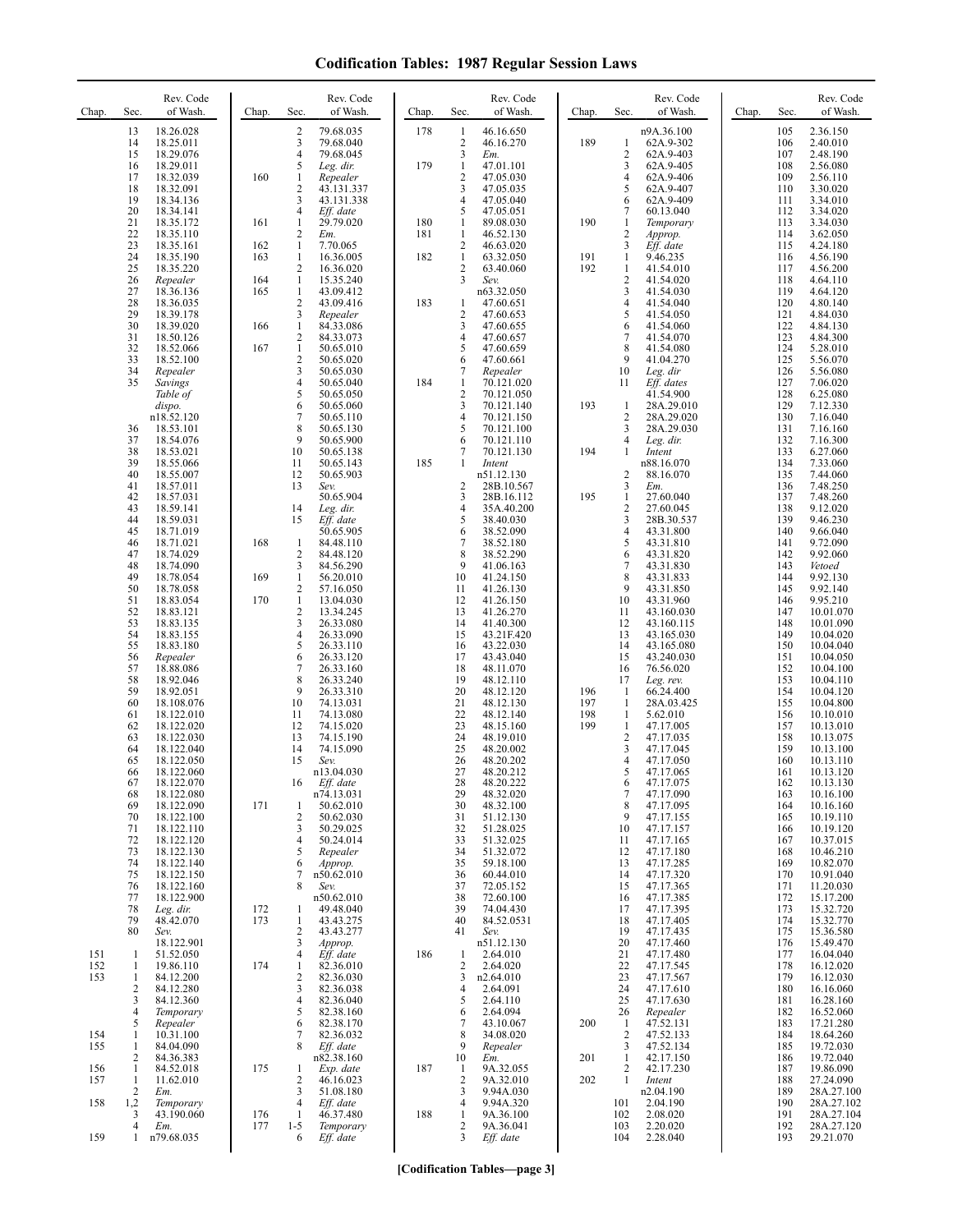| Chap.      | Sec.                | Rev. Code<br>of Wash.  | Chap.          | Sec.                         | Rev. Code<br>of Wash.   | Chap.      | Sec.                           | Rev. Code<br>of Wash.    | Chap. | Sec.                 | Rev. Code<br>of Wash.    | Chap.      | Sec.                | Rev. Code<br>of Wash.   |
|------------|---------------------|------------------------|----------------|------------------------------|-------------------------|------------|--------------------------------|--------------------------|-------|----------------------|--------------------------|------------|---------------------|-------------------------|
|            | 194<br>195          | 29.21.120              |                | 704                          | 23.86.050               |            | 4                              | 70.90.240                | 243   | 1                    | Intent                   | 250        | 1                   | 67.12.021               |
|            | 196                 | 35.20.090<br>35.20.120 |                | 705<br>706                   | 24.32.070<br>23.86.030  |            | 5<br>6                         | 70.90.120<br>70.90.125   |       | $\overline{c}$       | 21.30.005<br>21.30.010   |            | $\overline{c}$<br>3 | 26.28.080<br>Repealer   |
|            | 197<br>198          | 35.20.210<br>35.20.250 |                | 707<br>708                   | 24.32.020<br>24.06.025  |            | 7<br>8                         | 70.90.160<br>70.90.170   |       | 3<br>$\overline{4}$  | 21.30.030<br>21.30.040   | 251        | $\mathbf{1}$<br>2   | 41.14.010<br>41.14.065  |
|            | 199                 | 35.20.910              |                | 709                          | 24.06.035               |            | 9                              | 70.90.180                |       | 5                    | 21.30.190                | 252        | 1                   | 18.32.322               |
|            | 200<br>201          | 36.01.060<br>36.18.020 |                | 710<br>801                   | 23A.04.010<br>4.22.020  |            | 10<br>11                       | 70.90.190<br>70.90.205   | 244   | 6<br>1               | 21.30.350<br>46.12.020   |            | 2<br>3              | 18.32.324<br>18.32.326  |
|            | 202                 | 36.24.030              |                | 901                          | 4.24.420                |            | 12                             | Repealer                 |       | $\overline{2}$       | 46.16.040                |            | 4                   | 18.32.328               |
|            | 203<br>204          | 36.24.050<br>36.24.160 |                | 1001<br>1101                 | 5.40.060<br>4.24.264    |            | 13                             | Sev.<br>70.90.911        |       | 3<br>$\overline{4}$  | 46.16.070<br>46.16.085   |            | 5                   | Sev.<br>n18.32.322      |
|            | 205                 | 36.27.020              |                | 1201                         | 7.70.090                | 223        | $\mathbf{1}$                   | 70.58.005<br>70.58.104   |       | 5                    | 46.16.111                | 253<br>254 | 1                   | 59.20.070               |
|            | 206<br>207          | 36.32.120<br>36.53.070 |                | 1301-1305<br>1401            | Temporary<br>4.16.350   |            | $\sqrt{2}$<br>3                | 70.58.107                |       | 6<br>7               | 46.16.160<br>46.16.280   |            | 1<br>2              | 14.08.015<br>14.08.122  |
|            | 208<br>209          | 36.53.080<br>36.53.110 |                | 1501<br>1601                 | 5.60.060<br>4.24.005    |            | 4<br>5                         | 35A.70.070<br>69.06.010  |       | 8<br>9               | 46.85.010<br>46.85.020   |            | 3<br>4              | 14.08.010<br>14.08.200  |
|            | 210                 | 36.53.140              |                | 1602                         | Applic.                 |            | 6                              | 69.06.020                |       | 10                   | 46.85.030                | 255        | 1                   | 84.52.010               |
|            | 211<br>212          | 36.82.210<br>43.24.120 |                | 1701                         | n4.24.005<br>51.24.030  |            | 7<br>8                         | 69.06.040<br>69.06.045   |       | 11<br>12             | 46.85.050<br>46.85.090   | 256<br>257 | 1<br>1              | 50.04.030<br>81.53.281  |
|            | 213                 | 46.08.170              |                | 1801                         | 51.24.035               |            | 9                              | Repealer                 |       | 13                   | 46.85.100                | 258        | $\mathbf{1}$        | 78.44.030               |
|            | 214<br>215          | Vetoed<br>46.52.190    |                | 1901<br>1902                 | 4.22.060<br>Eff. date   | 224        | 10<br>1                        | Leg. dir.<br>9.94A.320   |       | 14<br>15             | 46.85.130<br>46.87.010   |            | 2<br>3              | 78.44.110<br>78.44.035  |
|            | 216<br>217          | 47.68.240<br>49.40.070 |                | 1903                         | n7.06.020<br>Par. veto  |            | $\overline{c}$                 | Eff. date<br>Applic.     |       | 16<br>17             | 46.87.020<br>46.87.025   | 259        | $\mathbf{1}$<br>2   | 79.90.550<br>79.90.555  |
|            | 218                 | 50.16.010              |                |                              | Em.                     |            |                                | n9.94A.320               |       | 18                   | 46.87.030                |            | 3                   | 79.90.560               |
|            | 219<br>220          | 58.12.065<br>66.32.020 | 213            | 1<br>2                       | Repealer<br>50.29.010   | 225        | 1<br>2                         | 43.51.050<br>43.51.052   |       | 19<br>20             | 46.87.040<br>46.87.050   |            | 4<br>5              | Leg. dir.<br>Eff. date  |
|            | 221                 | 66.32.050              |                | 3                            | 50.29.020               |            | 3                              | 43.51.060                |       | 21<br>22             | 46.87.060                |            |                     | n79.90.550              |
|            | 222<br>223          | 66.32.070<br>66.32.090 |                | 4                            | Constr.<br>n50.29.010   | 226<br>227 | 1<br>1                         | 46.37.450<br>47.32.160   |       | 23                   | 46.87.070<br>46.87.080   | 260<br>261 | 1<br>1              | 82.44.020<br>35.72.050  |
|            | 224<br>225          | 66.44.010<br>66.44.180 | 214            | 5<br>$\mathbf{1}$            | Em.<br>18.73.010        | 228        | 1<br>2                         | 35.79.030<br>35.79.035   |       | 24<br>25             | 46.87.090<br>46.87.120   | 262<br>263 | 1<br>1              | 75.12.155<br>68.50.015  |
|            | 226                 | 67.14.120              |                | $\mathbf{2}$                 | 18.73.030               | 229        | $\mathbf{1}$                   | 80.04.010                |       | 26                   | 46.87.130                | 264        | $\mathbf{1}$        | 88.16.035               |
|            | 227<br>228          | 69.41.060<br>69.50.509 |                | 3<br>4                       | 18.73.050<br>18.73.060  |            | 2<br>3                         | 80.04.130<br>80.36.410   |       | 27<br>28             | 46.87.140<br>46.87.150   |            | 2<br>3              | 88.16.090<br>88.16.105  |
|            | 229                 | 72.40.100              |                | 5                            | 18.73.070               |            | 4                              | 80.36.420                |       | 29                   | 46.87.160                | 265        | $\mathbf{1}$        | 41.32.010               |
|            | 230<br>231          | 75.08.230<br>78.12.020 |                | 6<br>7                       | 18.73.073<br>18.73.081  |            | 5<br>6                         | 80.36.430<br>80.36.440   |       | 30<br>31             | 46.87.170<br>46.87.180   | 266        | 2<br>$\mathbf{1}$   | 41.32.011<br>3.02.045   |
|            | 232<br>233          | 78.12.040<br>78.12.050 |                | 8<br>9                       | 18.73.085<br>18.73.101  |            | 7<br>8                         | 80.36.450<br>80.36.460   |       | 32<br>33             | 46.87.190<br>46.87.200   | 267        | 1<br>2              | 47.14.010<br>47.14.020  |
|            | 234                 | 78.12.060              |                | 10                           | 18.73.130               |            | 9                              | 80.36.470                |       | 34                   | 46.87.210                |            | 3                   | 47.14.030               |
|            | 235<br>236          | 78.40.351<br>78.40.606 |                | 11<br>12                     | 18.73.140<br>18.73.170  |            | 10<br>11                       | 80.36.480<br>Leg. dir.   |       | 35<br>36             | 46.87.220<br>46.87.230   |            | 4<br>5              | 47.14.040<br>47.14.050  |
|            | 237                 | 78.40.723              |                | 13<br>14                     | 18.73.145               |            | 12                             | Exp. date                |       | 37<br>38             | 46.87.240                |            | 6                   | Constr.                 |
|            | 238<br>239          | 80.04.400<br>80.24.040 |                | 15                           | 18.73.180<br>18.73.190  | 230        | 13<br>1                        | 80.36.390<br>36.18.010   |       | 39                   | 46.87.250<br>46.87.260   |            | 7                   | 47.14.900<br>35.21.880  |
|            | 240<br>241          | 80.24.050<br>81.04.400 |                | 16<br>17                     | 18.76.010<br>18.76.030  |            | $\overline{2}$<br>3            | 28B.04.085<br>Repealer   |       | 40<br>41             | 46.87.270<br>46.87.280   |            | 8<br>9              | 35A.21.240<br>35.44.420 |
|            | 242                 | 81.24.080              |                | 18                           | 18.76.040               |            | 4                              | Eff. date                |       | 42                   | 46.87.290                |            | 10                  | 36.32.510               |
|            | 243<br>244          | 82.24.140<br>82.24.190 |                | 19<br>20                     | 18.76.020<br>18.76.050  | 231        | 1                              | n36.18.010<br>28B.15.545 |       | 43<br>44             | 46.87.300<br>46.87.310   |            | 11<br>12            | 36.88.145<br>Sev.       |
|            | 245                 | 82.36.420              |                | 21<br>22                     | 18.76.060<br>18.76.070  |            | 2                              | 28C.04.530<br>28C.04.525 |       | 45                   | 46.87.320                |            | 13                  | 47.14.910               |
|            | 246<br>247          | 87.84.090<br>88.16.150 |                | 23                           | 18.76.080               |            | 3<br>4                         | 28C.04.545               |       | 46<br>47             | 46.87.330<br>46.87.340   | 268        | -1                  | Leg. dir.<br>42.17.060  |
|            | 248<br>249          | 88.20.050<br>88.20.070 |                | 24<br>25                     | Leg. dir.<br>Leg. rev.  |            | 5                              | 28B.15.546<br>Eff. date  |       | 48<br>49             | 46.87.350<br>46.87.360   | 269        | 1<br>2              | 7.71.010<br>7.71.020    |
|            | 250                 | 90.03.090              |                | 26                           | Sev.                    |            |                                | n28C.04.525              |       | 50                   | 46.87.370                |            | 3                   | 7.71.030                |
| 203        | 251,252<br>1        | Repealer<br>35.61.180  |                | 27                           | 18.73.901<br>Repealer   | 232<br>233 | 1                              | 28A.05.010<br>60.56.010  |       | $\mathcal{L}$<br>52  | 46.87.380<br>46.87.390   |            | 4<br>5              | 7.71.040<br>70.41.200   |
| 204        | 1                   | 26.28.080              | 215            | -1<br>2                      | 43.43.130               |            | 2<br>3                         | 60.56.025                |       | 53                   | 46.87.400                |            | 6<br>7              | 70.41.230               |
| 205<br>206 | 1<br>1              | 66.28.070<br>26.44.010 |                | 3                            | 43.43.280<br>Eff. date  |            | 4                              | 60.56.035<br>60.56.050   |       | 54<br>55             | 46.87.910<br>46.63.020   | 270        | $1 - 3$             | Leg. dir.<br>Approp.    |
|            | $\overline{2}$<br>3 | 26.44.020<br>26.44.030 | 216            | 1                            | n43.43.130<br>19.30.040 | 234        | 5<br>1                         | Repealer<br>46.68.115    |       | 56<br>57             | 82.44.170<br>Leg. dir.   | 271        | 4<br>$\mathbf{1}$   | Em.<br>79.95.050        |
|            | $\overline{4}$      | 26.44.040              |                | 2                            | 19.30.045               | 235        | 1                              | Temporary                |       | 58                   | Repealer                 |            | 2                   | 79.95.010               |
|            | 5<br>6              | 26.44.050<br>26.44.070 |                | 3<br>4                       | 19.30.081<br>19.30.160  | 236<br>237 | 1<br>1                         | 70.106.150<br>46.16.371  |       | 59                   | Eff. dates<br>n46.87.010 |            | 3<br>4              | 79.95.060<br>79.94.450  |
| 207        | 7<br>1              | 26.44.053<br>82.16.050 | 217            | 5<br>$\mathbf{1}$            | 19.30.170<br>66.24.010  | 238        | $\mathbf{1}$<br>$\overline{2}$ | 70.136.020<br>70.136.030 | 245   | 1<br>$\overline{c}$  | 82.32.145<br>Em.         |            | 5<br>6              | 79.92.035<br>Sev.       |
| 208        | 1                   | 82.32.235              | 218            | 1                            | 39.04.150               |            | 3                              | 70.136.035               | 246   | $1 - 3$              | Temporary                |            |                     | n79.95.050              |
| 209        | 2<br>1              | 82.32.237<br>81.80.280 | 219            | 1<br>2                       | 49.26.130<br>49.26.140  |            | 4<br>5                         | 70.136.050<br>70.136.060 | 247   | -1<br>$\overline{2}$ | 46.20.710<br>46.20.720   | 272        | 7<br>1              | Em.<br>Temporary        |
| 210<br>211 | 1<br>1              | Repealer<br>84.56.020  | 220            | $\mathbf{1}$<br>2            | 47.68.230<br>47.68.233  | 239        | 6<br>1                         | 70.136.070<br>81.77.030  |       | 3<br>$\overline{4}$  | 46.20.730<br>46.20.740   |            | 2<br>3              | Intent<br>Approp.       |
|            | 2                   | Eff. date              |                | 3                            | 47.68.250               |            | 2                              | 81.77.040                |       | 5                    | 46.20.750                |            | 4                   | Em.                     |
| 212        | 101                 | n84.56.020<br>7.06.020 |                | $\overline{4}$<br>5          | 82.36.415<br>82.48.010  | 240        | 3<br>1                         | 81.77.120<br>48.22.060   | 248   | 6<br>1               | 46.63.020<br>n41.04.362  | 273        | 1<br>2              | 14.16.080<br>14.16.090  |
|            | 102                 | 7.06.040               |                | 6                            | 82.48.020               |            | 2                              | Eff. date                |       | $\overline{2}$       | 41.04.362                | 274        | $\mathbf{1}$        | Temporary               |
|            | 103<br>201          | Repealer<br>4.84.185   |                | 7<br>8                       | 82.48.070<br>82.48.080  | 241        | 1                              | n48.22.060<br>36.89.090  |       | 3<br>$\overline{4}$  | 41.04.364<br>41.06.280   | 275        | 1<br>$\overline{c}$ | 35.82.320<br>35.82.325  |
|            | 301<br>401          | 71.05.120<br>4.24.470  |                | 9<br>10                      | 82.48.090<br>n47.68.230 |            | 2<br>3                         | 36.89.092<br>36.89.093   | 249   | 1<br>2               | 43.115.010<br>43.115.020 | 276        | 1<br>2              | Temporary<br>Exp. date  |
|            | 402                 | Repealer               |                | 11                           | Approp.                 |            | 4                              | 36.89.094                |       | 3                    | 43.115.030               | 277        | $\mathbf{1}$        | 9A.88.010               |
|            | 501<br>502          | 4.24.310<br>18.71.210  |                | 12                           | Sev.<br>n47.68.230      | 242        | 1<br>2                         | n35.43.005<br>35.43.010  |       | $\overline{4}$<br>5  | 43.115.040<br>43.115.050 | 278        | 2<br>$\mathbf{1}$   | 10.31.100<br>50.04.020  |
|            | 601<br>701          | Vetoed<br>23A.12.020   | $^{221}_{222}$ | $\mathbf{1}$<br>$\mathbf{1}$ | 51.48.020<br>70.90.101  |            | 3<br>4                         | 35.43.190<br>35.44.020   |       | 6<br>7               | 43.115.060<br>43.03.028  |            | 2<br>3              | 50.04.030               |
|            | 702                 | 23A.08.025             |                | 2                            | 70.90.110               |            | 5                              | 35.51.020                |       | 8                    | 43.131.341               | 279        | 1                   | 50.06.030<br>Temporary  |
|            | 703                 | 24.03.025              |                | 3                            | 70.90.250               |            | 6                              | 35.43.005                |       | 9                    | 43.131.342               |            | 2                   | Approp.                 |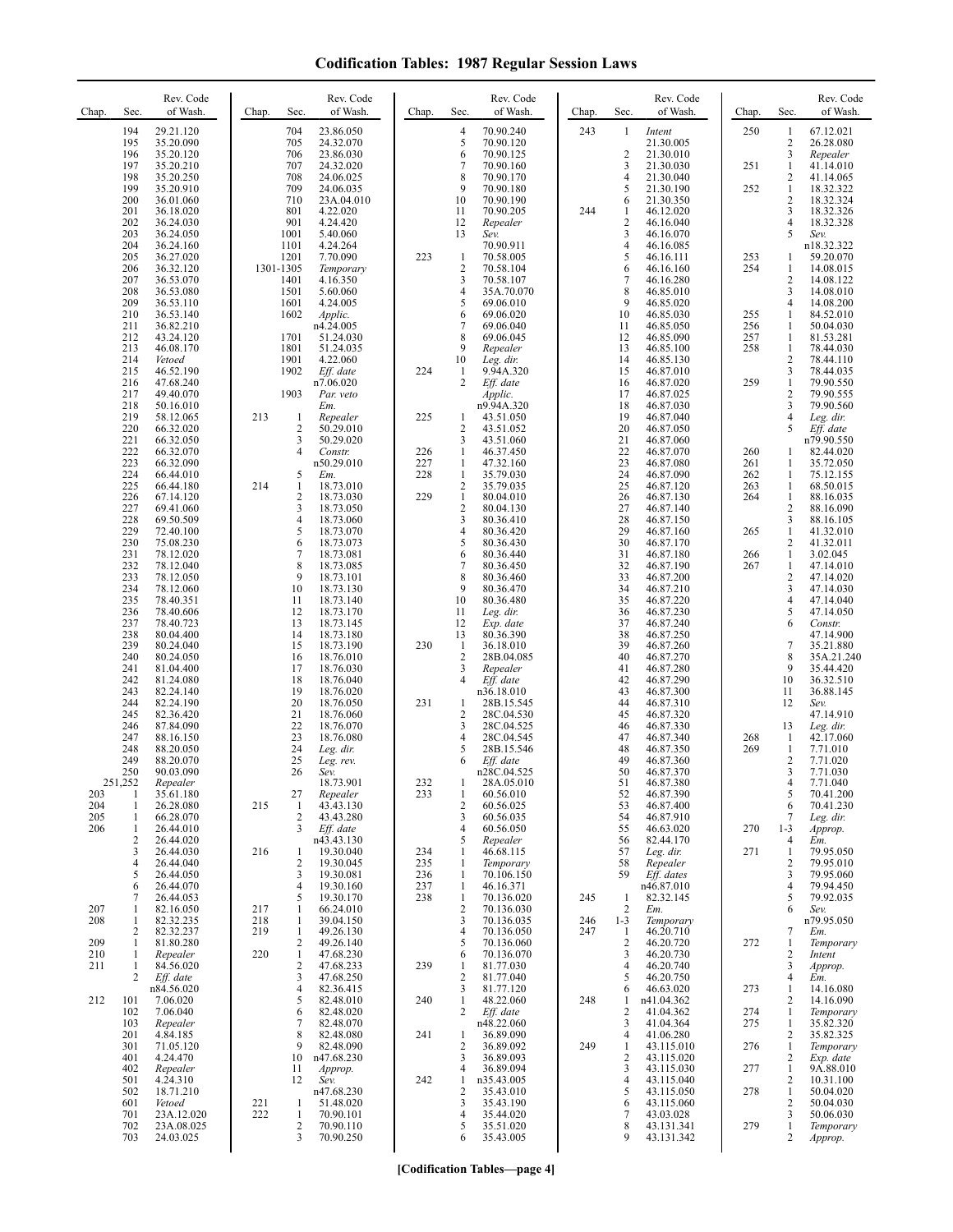| Chap.                    | Sec.                                                                         | Rev. Code<br>of Wash.                                                                                                                       | Chap.                    | Rev. Code<br>of Wash.<br>Sec.                                                                                                                                                                      | Chap.      | Sec.                                                                                               | Rev. Code<br>of Wash.                                                                                                                  | Chap.             | Sec.                                                                                    | Rev. Code<br>of Wash.                                                                                                                              | Chap.      | Sec.                                                                             | Rev. Code<br>of Wash.                                                                                                                       |
|--------------------------|------------------------------------------------------------------------------|---------------------------------------------------------------------------------------------------------------------------------------------|--------------------------|----------------------------------------------------------------------------------------------------------------------------------------------------------------------------------------------------|------------|----------------------------------------------------------------------------------------------------|----------------------------------------------------------------------------------------------------------------------------------------|-------------------|-----------------------------------------------------------------------------------------|----------------------------------------------------------------------------------------------------------------------------------------------------|------------|----------------------------------------------------------------------------------|---------------------------------------------------------------------------------------------------------------------------------------------|
| 280                      | 3<br>$\mathbf{1}$<br>$\overline{c}$<br>3<br>4<br>5<br>6<br>7<br>8<br>9<br>10 | Exp. date<br>10.14.010<br>10.14.020<br>10.14.030<br>10.14.040<br>10.14.050<br>10.14.060<br>10.14.070<br>10.14.080<br>10.14.090<br>10.14.100 |                          | 7<br>29.33.180<br>8<br>29.34.085<br>9<br>Par. veto<br>29.36.030<br>10<br>Vetoed<br>11<br>29.42.020<br>12<br>29.42.030<br>13<br>29.42.040<br>14<br>29.42.050<br>15<br>29.42.070<br>16<br>29.45.030  | 307        | $\,$ 8 $\,$<br>9<br>10<br>11<br>12<br>13<br>14<br>15<br>16<br>-1                                   | 48.92.080<br>48.92.090<br>48.92.100<br>48.92.110<br>48.92.120<br>48.92.130<br>48.92.140<br>Leg. dir.<br>Em.<br>Intent<br>n28A.57.327   | 318<br>319        | 9<br>10<br>11<br>12<br>13<br>14<br>15<br>$\mathbf{1}$<br>$\overline{c}$<br>$\mathbf{1}$ | 19.142.080<br>19.142.090<br>19.142.100<br>19.142.110<br>19.142.900<br>19.142.901<br>Leg. dir.<br>63.14.130<br>Eff. date<br>n63.14.130<br>84.69.100 | 328        | 10<br>11<br>12<br>13<br>14<br>15<br>16<br>17<br>18<br>$\mathbf{1}$<br>$\sqrt{2}$ | 36.73.100<br>36.73.110<br>36.73.120<br>36.73.130<br>36.73.140<br>36.73.150<br>36.73.900<br>82.02.020<br>Leg. dir.<br>39.19.010<br>39.19.020 |
|                          | 11<br>12<br>13<br>14<br>15<br>16<br>17<br>18<br>19                           | 10.14.110<br>10.14.120<br>10.14.130<br>10.14.140<br>10.14.150<br>10.14.160<br>10.14.170<br>10.14.180<br>10.14.190                           | 296<br>297               | 17<br>29.80.010<br>18<br>42.17.030<br>19<br>42.17.240<br>1<br>49.28.120<br>$\mathbf{1}$<br>39.86.100<br>$\overline{\mathbf{c}}$<br>39.86.110<br>3<br>39.86.120<br>4<br>39.86.130<br>5<br>39.86.140 | 308<br>309 | $\overline{2}$<br>3<br>1<br>$\overline{2}$<br>3<br>$\overline{4}$<br>1<br>$\overline{2}$           | 28A.57.327<br>Eff. date<br>n28A.57.327<br>n43.63A.400<br>43.63A.400<br>43.63A.410<br>43.63A.420<br>56.08.070<br>57.08.050              |                   | 2<br>3<br>4<br>5<br>6<br>7<br>8<br>9<br>10                                              | 41.16.060<br>84.40.200<br>84.41.041<br>36.21.080<br>84.70.010<br>84.70.040<br>84.04.095<br>Vetoed<br>Repealer                                      |            | 3<br>$\overline{4}$<br>5<br>6<br>7<br>8<br>9<br>10<br>11                         | 39.19.030<br>39.19.070<br>39.19.080<br>39.19.090<br>39.19.120<br>39.19.130<br>39.19.140<br>39.19.150<br>39.19.160                           |
| 281                      | 20<br>21<br>22<br>-1<br>$\overline{\mathbf{c}}$<br>3                         | 10.31.100<br>Leg. dir.<br>Sev.<br>10.14.900<br>7.68.035<br>7.68.290<br>9.94A.140                                                            |                          | 6<br>39.86.150<br>7<br>39.86.160<br>8<br>39.86.170<br>9<br>39.86.180<br>10<br>39.86.190<br>11<br>39.86.200<br>12<br>39.44.200                                                                      | 310<br>311 | 3<br>4<br>1<br>-1<br>$\overline{c}$<br>3                                                           | 56.08.190<br>57.08.150<br>Par. veto<br>48.19.500<br>46.55.010<br>46.55.030<br>46.55.060                                                | 320<br>321<br>322 | 1<br>2<br>1<br>1<br>2                                                                   | Par. veto<br>48.19.501<br>Eff. date<br>n48.19.501<br>43.82.015<br>2.52.010<br>2.52.030                                                             |            | 12<br>13<br>14<br>15<br>16<br>17                                                 | 39.19.100<br>39.19.110<br>Repealer<br>43.131.347<br>43.131.348<br>Sev.<br>39.19.921                                                         |
|                          | 4<br>5<br>6<br>7<br>8<br>9                                                   | 9.94A.142<br>13.40.190<br>7.68.020<br>Applic.<br>n7.68.020<br>7.68.070<br>Eff. date<br>n7.68.020                                            | 298                      | 13<br>Repealer<br>14<br>Sev.<br>39.86.906<br>15<br>39.86.905<br>16<br>Leg. dir.<br>17<br>Em.<br>1<br>85.38.215<br>$\overline{\mathbf{c}}$<br>85.38.070                                             |            | 4<br>5<br>6<br>$\tau$<br>8<br>9<br>10<br>11                                                        | 46.55.070<br>46.55.080<br>46.55.085<br>46.55.090<br>46.55.100<br>46.55.110<br>46.55.113<br>Vetoed                                      | 323               | 3<br>4<br>5<br>1<br>$\overline{2}$<br>3<br>4<br>5                                       | 2.52.050<br>2.52.035<br>Repealer<br>2.08.061<br>2.08.062<br>Vetoed<br>2.32.180<br>Eff. dates                                                       | 329<br>330 | 18<br>$\mathbf{1}$<br>$\overline{2}$<br>201<br>202<br>301<br>401<br>402          | Em.<br>Temporary<br>Exp. date<br>28B.12.050<br>28B.12.060<br>28B.80.430<br>27.04.030<br>Repealer                                            |
| 282<br>283               | 1<br>$\mathbf{1}$<br>$\overline{\mathbf{c}}$<br>3<br>4<br>5<br>6<br>7        | 35.21.755<br>43.20A.020<br>43.20B.695<br>48.21.240<br>48.44.340<br>48.46.290<br>43.20B.030<br>74.09.210                                     |                          | 3<br>85.38.080<br>4<br>85.38.190<br>5<br>85.38.240<br>6<br>44.70.005<br>7<br>44.70.010<br>8<br>Exp. date<br>44.70.900<br>9<br>Leg. dir.                                                            |            | 12<br>13<br>14<br>15<br>16<br>17<br>18<br>19                                                       | 46.55.120<br>46.55.130<br>46.55.140<br>46.55.150<br>Vetoed<br>46.55.210<br>46.55.220<br>46.55.230                                      | 324<br>325        | 1<br>2<br>3<br>4<br>1<br>2                                                              | n2.08.061<br>9A.04.110<br>9A.36.021<br>n9A.04.110<br>$Eff.$ date<br>n9A.04.110<br>52.18.010<br>52.18.020                                           |            | 501<br>502<br>503<br>601<br>602<br>701<br>702<br>703                             | 43.21F.025<br>43.21F.065<br>Repealer<br>43.22.420<br>Repealer<br>46.04.040<br>46.04.304<br>46.04.710                                        |
|                          | 8<br>9<br>10<br>11<br>12<br>13<br>14<br>15<br>16                             | 74.09.220<br>74.46.180<br>43.20B.680<br>43.20B.685<br>43.20B.690<br>74.09.750<br>74.09.180<br>43.20A.440<br>Leg. dir.                       | 299<br>300<br>301<br>302 | 1<br>46.12.380<br>1<br>41.06.092<br>$\mathbf{1}$<br>84.36.381<br>2<br>Applic.<br>n84.36.381<br>46.01.140<br>1<br>2<br>46.01.230<br>3<br>46.01.310<br>4<br>n46.01.310                               | 312<br>313 | 20<br>21<br>1<br>2<br>3<br>4<br>1                                                                  | 46.55.240<br>Par. veto<br>Repealer<br>Purpose<br>n72.09.300<br>72.09.015<br>72.09.300<br>72.09.050<br>18.27.090                        | 326               | 3<br>4<br>5<br>6<br>7<br>8<br>9<br>$\mathbf{1}$<br>$\overline{\mathbf{c}}$              | 52.18.030<br>52.18.040<br>52.18.050<br>52.18.060<br>52.18.070<br>52.18.080<br>52.18.065<br>41.50.500<br>41.50.510                                  |            | 704<br>705<br>706<br>707<br>708<br>709<br>710<br>711<br>712                      | 46.16.240<br>46.32.060<br>46.37.005<br>46.37.010<br>46.37.160<br>46.37.185<br>46.37.190<br>46.37.194<br>46.37.210                           |
| 284                      | 17<br>18<br>1<br>2<br>3<br>4<br>5<br>6                                       | Sev.<br>n43.20A.020<br>Savings<br>n43.20A.020<br>50.62.010<br>50.62.020<br>50.62.030<br>50.62.040<br>50.12.260                              | 303<br>304               | 5<br>Sev.<br>n46.01.140<br>6<br>Em.<br>18.27.050<br>1<br>n43.20A.720<br>1<br>2<br>43.20A.720<br>3<br>43.20A.725<br>43.20A.730<br>4<br>n43.20A.720<br>5                                             | 314        | $\overline{2}$<br>3<br>$\mathbf{1}$<br>2<br>3<br>4<br>5<br>6<br>7<br>8                             | 18.27.117<br>Em.<br>28B.52.010<br>28B.52.020<br>28B.52.030<br>28B.52.035<br>28B.52.025<br>28B.52.040<br>28B.52.300                     |                   | 3<br>4<br>5<br>6<br>7<br>8<br>9<br>10<br>11<br>12                                       | 41.50.520<br>41.50.530<br>41.50.540<br>41.50.550<br>41.50.560<br>41.50.570<br>41.50.580<br>41.50.590<br>41.50.600                                  |            | 713<br>714<br>715<br>716<br>717<br>718<br>719<br>720<br>721<br>722               | 46.37.280<br>46.37.290<br>46.37.300<br>46.37.310<br>46.37.320<br>46.37.330<br>46.37.365<br>46.37.380<br>46.37.420<br>46.37.425              |
| 285<br>286<br>287<br>288 | 1<br>1<br>1<br>1<br>$\overline{c}$<br>3                                      | Contingent<br>Eff. date<br>n50.12.260<br>82.04.050<br>10.95.200<br>Temporary<br>29.10.125<br>29.10.127<br>29.10.130                         | 305                      | n43.20A.720<br>6<br>7<br>Exp. date<br>n43.20A.720<br>28B.100.010<br>1<br>2<br>28B.100.020<br>3<br>28B.100.030<br>28B.100.040<br>4<br>5<br>28B.100.050<br>6<br>28B.100.060                          |            | 9<br>10<br>11<br>12<br>13<br>14<br>15                                                              | 28B.52.045<br>28B.52.060<br>28B.52.065<br>28B.52.073<br>28B.52.200<br>28B.52.078<br>28B.50.140<br>Sev.<br>28B.52.900                   |                   | 13<br>14<br>15<br>16<br>17<br>18<br>19<br>20                                            | 41.50.610<br>41.50.620<br>41.50.630<br>41.50.640<br>41.50.650<br>2.10.180<br>2.12.090<br>41.24.245<br>41.28.207                                    |            | 723<br>724<br>725<br>726<br>727<br>728<br>729<br>730                             | 46.37.430<br>46.37.440<br>46.37.450<br>46.37.470<br>46.37.490<br>46.37.505<br>46.37.510<br>46.37.520                                        |
| 289<br>290<br>291<br>292 | 4<br>5<br>1<br>2<br>1<br>1<br>1<br>$\overline{c}$<br>3                       | 29.10.140<br>Repealer<br>53.40.125<br>53.40.020<br>51.32.195<br>26.04.050<br>54.12.010<br>54.04.035<br>54.04.037                            |                          | 7<br>28B.100.070<br>8<br>28B.100.035<br>9<br>28B.100.080<br>10<br>28B.15.542<br>11<br>Approp.<br>12<br>Leg. dir.<br>13<br>28B.100.090<br>14<br>Sev.<br>28B.100.900                                 | 315<br>316 | $\mathbf{1}$<br>$\sqrt{2}$<br>3<br>$\overline{4}$<br>5<br>6<br>7<br>$\mathbf{1}$<br>$\overline{2}$ | 35.43.270<br>35.43.125<br>36.94.235<br>54.16.145<br>56.20.033<br>57.16.073<br>87.03.487<br>51.04.040<br>51.12.020                      |                   | 21<br>22<br>23<br>24<br>25<br>26<br>27<br>28<br>29                                      | Repealer<br>41.26.180<br>41.32.590<br>41.40.380<br>43.43.310<br>26.09.138<br>41.50.660<br>Leg. dir.<br>Eff. date                                   |            | 731<br>732<br>733<br>734<br>735<br>736<br>737<br>738<br>739                      | 46.37.529<br>46.37.530<br>46.37.535<br>46.37.610<br>46.38.020<br>46.38.030<br>46.38.040<br>46.38.060<br>46.55.010                           |
| 293<br>294<br>295        | $1-5$<br>6<br>7<br>1<br>1<br>$\overline{c}$<br>3<br>4<br>5<br>6              | Temporary<br>80.36.380<br>Approp.<br>82.38.082<br>29.04.020<br>29.18.050<br>29.30.060<br>29.30.101<br>29.30.350<br>29.30.450                | 306                      | 15<br>Exp. date<br>28B.100.905<br>16<br>Em.<br>48.92.010<br>1<br>2<br>48.92.020<br>3<br>48.92.030<br>48.92.040<br>4<br>48.92.050<br>5<br>48.92.060<br>6<br>48.92.070<br>7                          | 317        | 3<br>4<br>$\mathbf{1}$<br>$\overline{2}$<br>3<br>$\overline{4}$<br>5<br>6<br>7<br>8                | 51.48.131<br>51.36.085<br>19.142.005<br>19.142.010<br>19.142.020<br>19.142.030<br>19.142.040<br>19.142.050<br>19.142.060<br>19.142.070 | 327               | 1<br>$\overline{c}$<br>3<br>4<br>5<br>6<br>7<br>8<br>9                                  | 41.50.901<br>36.73.010<br>36.73.020<br>35.21.225<br>36.73.040<br>36.73.050<br>36.73.060<br>36.73.070<br>36.73.080<br>36.73.090                     |            | 740<br>741<br>742<br>743<br>744<br>745<br>746<br>747<br>748<br>749               | 46.55.050<br>46.55.170<br>46.55.180<br>46.61.563<br>46.61.567<br>46.61.687<br>46.61.780<br>47.36.250<br>47.52.120<br>70.107.070             |

**[Codification Tables—page 5]**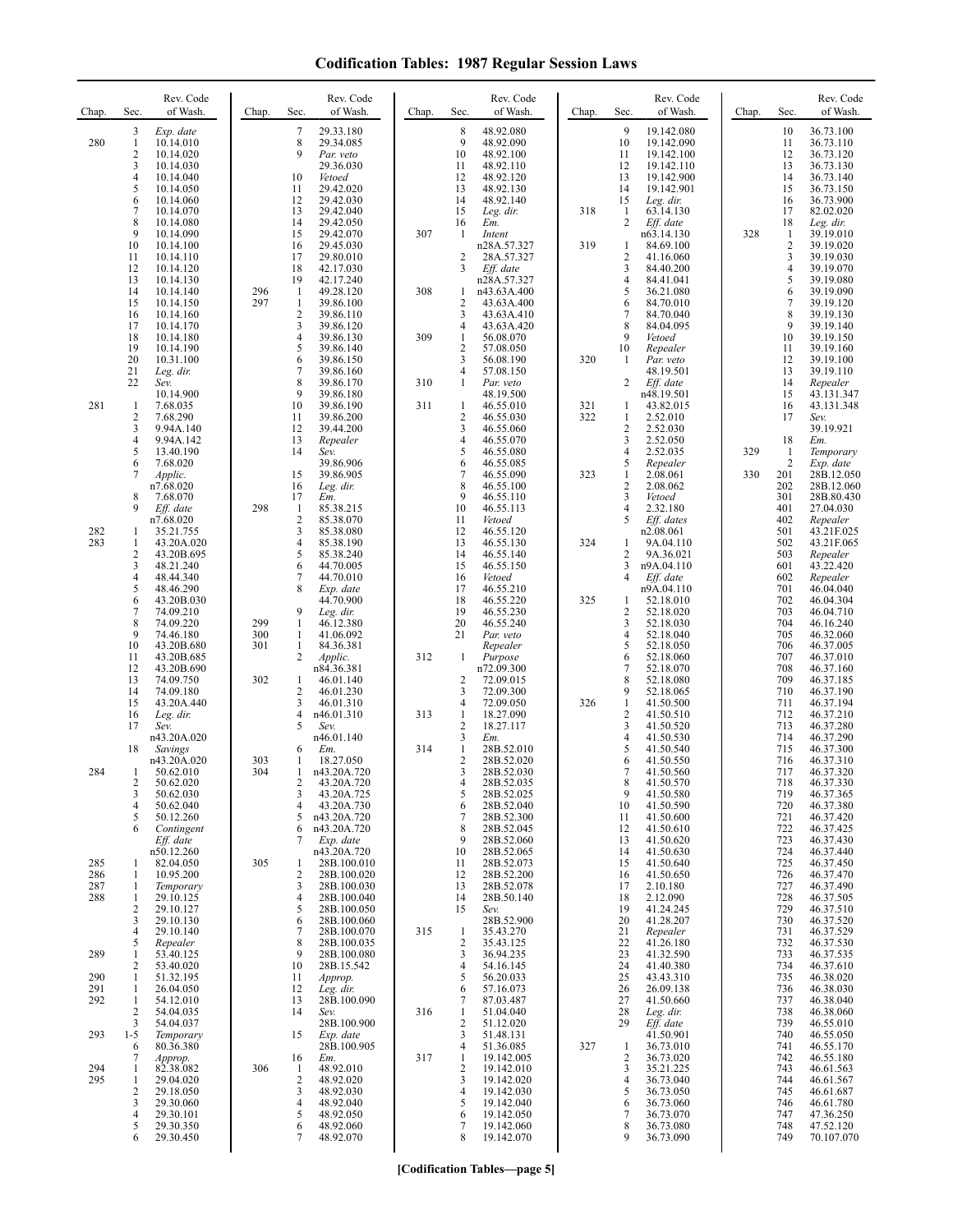| Chap. | Sec.                                        | Rev. Code<br>of Wash.                                                      | Chap.      | Sec.                                            | Rev. Code<br>of Wash.                                                         | Chap.      | Sec.                                     | Rev. Code<br>of Wash.                                                            | Chap.             | Sec.                                                                    | Rev. Code<br>of Wash.                                                            | Chap.             | Sec.                                    | Rev. Code<br>of Wash.                                                           |
|-------|---------------------------------------------|----------------------------------------------------------------------------|------------|-------------------------------------------------|-------------------------------------------------------------------------------|------------|------------------------------------------|----------------------------------------------------------------------------------|-------------------|-------------------------------------------------------------------------|----------------------------------------------------------------------------------|-------------------|-----------------------------------------|---------------------------------------------------------------------------------|
|       | 901<br>1001<br>1002<br>1101<br>1201         | Repealer<br>28B.50.100<br>Em.<br>43.51.340<br>46.10.220                    |            | 80<br>81<br>82-88<br>89<br>90                   | 35A.68.010<br>46.20.113<br>Temporary<br>Leg. rev.<br>Repealer                 |            | 8<br>9<br>10<br>11<br>12                 | 43.83B.342<br>43.83B.344<br>Approp.<br>Sev.<br>Em.                               | 350               | 6<br>$7\phantom{.0}$<br>1<br>$\overline{2}$                             | Leg. dir.<br>Sev.<br>28A.125.900<br>79.24.580<br>43.79.455                       |                   | 31<br>32<br>33<br>34<br>35              | 48.36A.310<br>48.36A.320<br>48.36A.330<br>48.36A.340<br>48.36A.350              |
|       | 1301<br>1401<br>1402                        | 76.09.030<br>Constr.<br>n28B.12.050<br>Sev.<br>n28B.12.050                 | 332        | 91<br>$\mathbf{1}$<br>2<br>3                    | Eff. date<br>68.05.900<br>18.85.010<br>18.85.040<br>18.85.095                 | 344        | 1<br>2<br>3<br>4<br>5                    | 19.118.005<br>19.118.021<br>19.118.031<br>19.118.041<br>19.118.061               | 351               | 3<br>1<br>$\overline{c}$<br>3                                           | Eff. date<br>n79.24.580<br>n43.121.100<br>43.121.015<br>43.121.020               |                   | 36<br>37<br>38<br>39<br>40              | 48.36A.360<br>48.36A.370<br>48.36A.380<br>48.36A.390<br>48.36A.400              |
| 331   | 1<br>$\sqrt{2}$<br>3<br>$\overline{4}$<br>5 | 68.04.110<br>68.05.024<br>68.05.028<br>68.05.030<br>68.05.040              |            | 4<br>5<br>6<br>7<br>8<br>9                      | 18.85.120<br>18.85.140<br>18.85.190<br>18.85.200<br>18.85.220                 |            | 6<br>7<br>8<br>9<br>10<br>11             | 19.118.080<br>19.118.090<br>19.118.100<br>19.118.110<br>19.118.120               | 352               | $\overline{4}$<br>5<br>6<br>1<br>$\overline{c}$<br>3                    | 43.121.050<br>43.121.100<br>70.58.085<br>61.24.010<br>61.24.030                  |                   | 41<br>42<br>43<br>44<br>45              | 48.36A.410<br>Leg. dir.<br>Sev.<br>48.36A.900<br>Repealer                       |
|       | 6<br>7<br>8<br>9<br>10<br>11                | 68.05.080<br>68.05.090<br>68.05.095<br>68.05.100<br>68.05.105<br>68.05.115 |            | 10<br>11<br>12<br>13<br>14                      | 18.85.230<br>18.85.240<br>18.85.251<br>18.85.261<br>18.85.271<br>18.85.320    |            | 12<br>13<br>14<br>15<br>16               | 19.118.130<br>19.118.140<br>19.118.050<br>19.118.150<br>19.118.160<br>82.32.065  | 353<br>354        | 4<br>5<br>1<br>1<br>$\sqrt{2}$                                          | 61.24.040<br>61.24.090<br>61.24.130<br>4.24.230<br>58.17.040<br>58.17.035        | 367               | 1<br>2<br>3<br>4                        | Eff. date<br>48.36A.901<br>43.220.030<br>43.220.040<br>43.220.190<br>43.220.210 |
|       | 12<br>13<br>14<br>15<br>16                  | 68.05.155<br>68.05.175<br>68.05.185<br>68.05.195<br>68.05.205              |            | 15<br>16<br>17<br>18<br>19                      | 18.85.450<br>18.85.460<br>18.85.215<br>18.85.097<br>Repealer                  |            | 17<br>18<br>19<br>20                     | Leg. dir.<br>Temporary<br>Exp. date<br>19.118.901<br>Approp.                     |                   | 3<br>$\overline{4}$<br>5<br>6<br>$\overline{7}$                         | 58.17.212<br>58.17.215<br>58.77.060<br>58.17.255<br>58.17.217                    | 368               | 5<br>6<br>7<br>1                        | 43.220.900<br>Sev.<br>43.220.903<br>Em.<br>47.56.720                            |
|       | 17<br>18<br>19<br>20<br>21                  | 68.05.215<br>68.05.225<br>68.05.235<br>68.05.245<br>68.05.254              | 333<br>334 | 1<br>2<br>1<br>2                                | 80.04.130<br>Eff. date<br>n80.04.130<br>70.54.210<br>Eff. date                |            | 21<br>22<br>23                           | Repealer<br>Eff. dates<br>19.118.900<br>Sev.<br>19.118.902                       | 355<br>356<br>357 | 8<br>1<br>1<br>$\mathbf{1}$<br>$\sqrt{2}$                               | Repealer<br>84.56.035<br>35.21.300<br>70.95B.020<br>70.95B.030                   | 369               | 2<br>1<br>2<br>3                        | Eff. date<br>n47.56.720<br>n50.12.250<br>50.12.250<br>50.12.252                 |
|       | 22<br>23<br>24<br>25<br>26                  | 68.05.259<br>68.05.170<br>68.05.173<br>68.05.300<br>68.05.310              | 335        | 3<br>$\mathbf{1}$<br>$\overline{2}$<br>3<br>4,5 | Temporary<br>16.52.085<br>16.52.200<br>16.52.210<br>Vetoed                    | 345<br>346 | $\mathbf{1}$<br>$\overline{c}$<br>3<br>1 | 46.64.020<br>46.64.015<br>46.64.035<br>Intent<br>n29.36.010                      |                   | $\mathfrak{Z}$<br>$\overline{4}$<br>5<br>6<br>$\overline{7}$            | 70.95B.040<br>70.95B.050<br>70.95B.080<br>70.95B.090<br>70.95B.110               | 370               | $4-6$<br>7<br>1<br>2<br>3               | Temporary<br>Exp. date<br>64.36.010<br>64.36.035<br>64.36.050                   |
|       | 27<br>28<br>29<br>30<br>31<br>32            | 68.05.330<br>68.05.340<br>68.05.350<br>68.05.360<br>68.05.370<br>68.05.390 | 336        | 6<br>7<br>1<br>$\overline{2}$                   | Constr.<br>n16.52.085<br>Sev.<br>n16.52.085<br>18.11.085<br>18.11.121         |            | 2<br>3<br>4<br>5<br>6<br>7               | 29.01.065<br>29.01.045<br>29.01.047<br>29.01.113<br>29.01.117<br>29.01.137       | 358<br>359<br>360 | 8<br>9<br>1<br>1<br>$\sqrt{2}$<br>$\mathbf{1}$                          | 70.95B.120<br>70.95B.095<br>84.09.030<br>29.10.180<br>29.10.190<br>47.26.190     |                   | 4<br>5<br>6<br>$\tau$<br>8<br>9         | 64.36.081<br>64.36.085<br>64.36.185<br>64.36.195<br>64.36.225<br>64.36.090      |
|       | 33<br>34<br>35<br>36<br>37                  | 68.20.140<br>68.24.090<br>68.40.010<br>68.40.025<br>68.40.040              | 337<br>338 | 3<br>4<br>5<br>$\mathbf{1}$<br>$\mathbf{1}$     | 18.11.220<br>18.11.230<br>18.11.095<br>42.17.310<br>31.12.136                 |            | 8<br>9<br>10<br>11<br>12                 | 29.01.155<br>29.36.010<br>29.36.013<br>29.36.030<br>29.36.045                    | 361<br>362        | $\overline{2}$<br>1<br>$\mathbf{1}$<br>$\overline{c}$<br>$\overline{3}$ | 47.26.450<br>4.28.080<br>18.27.020<br>18.27.030<br>18.27.100                     |                   | 10<br>11<br>12<br>13<br>14              | 64.36.100<br>64.36.290<br>64.36.310<br>64.36.320<br>64.36.330                   |
|       | 38<br>39<br>40<br>41<br>42                  | 68.40.060<br>68.40.090<br>68.40.095<br>68.44.010<br>68.44.020              |            | 2<br>3<br>4<br>5<br>6                           | 31.12.185<br>31.12.195<br>31.12.265<br>Vetoed<br>31.12.406                    |            | 13<br>14<br>15<br>16<br>17               | 29.36.050<br>29.36.060<br>29.36.070<br>29.36.075<br>29.36.097                    | 363               | $\overline{4}$<br>5<br>6<br>1<br>$\sqrt{2}$                             | 18.27.102<br>18.27.104<br>18.27.040<br>10.01.160<br>11.76.100                    | 371<br>372        | 15<br>16<br>17<br>1<br>$\mathbf{1}$     | 18.85.230<br>42.17.310<br>Repealer<br>46.29.430<br>77.16.170                    |
|       | 43<br>44<br>45<br>46<br>47                  | 68.44.110<br>68.44.115<br>68.44.120<br>68.44.130<br>68.44.140              | 339        | 7<br>8<br>$\mathbf{1}$<br>2<br>3                | 31.12.425<br>31.12.695<br>41.08.050<br>41.12.050<br>Intent                    |            | 18<br>19<br>20<br>21<br>22               | 29.36.100<br>29.36.150<br>29.36.160<br>29.36.170<br>Vetoed                       | 364               | 3<br>$\overline{4}$<br>5<br>6<br>1                                      | 36.23.030<br>36.48.090<br>26.09.120<br>2.56.030<br>43.10.067                     | 373               | $\overline{c}$<br>3<br>4<br>1<br>2      | 77.21.010<br>77.32.191<br>77.32.199<br>n46.61.502<br>46.61.502                  |
|       | 48<br>49<br>50<br>51<br>52<br>53            | 68.44.150<br>68.44.180<br>68.46.040<br>68.46.060<br>68.46.070<br>68.46.100 |            | 4<br>5<br>6<br>7<br>8                           | n35.21.333<br>35.21.333<br>35.21.334<br>35.21.335<br>Leg. dir.<br>Sev.        | 347        | 23<br>24<br>25<br>1<br>2                 | Leg. dir.<br>Repealer<br>$Eff$ . date<br>n29.36.010<br>67.16.200<br>67.16.170    | 365<br>366        | 2<br>$\mathbf{1}$<br>1<br>$\overline{2}$<br>3<br>$\overline{4}$         | 47.01.061<br>49.70.210<br>48.36A.010<br>48.36A.020<br>48.36A.030<br>48.36A.040   |                   | 3<br>4<br>5<br>6<br>7<br>8              | 46.61.504<br>46.61.506<br>46.61.517<br>88.02.095<br>9.41.098<br>Sev.            |
|       | 54<br>55<br>56<br>57<br>58                  | 68.46.125<br>68.50.020<br>68.50.090<br>68.50.101<br>68.50.105              | 340<br>341 | 9<br>1<br>$\mathbf{1}$                          | n35.21.333<br>Eff. date<br>n35.21.333<br>35.51.040<br>64.04.130               |            | 3<br>4<br>5<br>6<br>7                    | 67.16.175<br>67.16.105<br>67.16.210<br>67.16.220<br>67.16.230                    |                   | 5<br>6<br>$\overline{7}$<br>8<br>9                                      | 48.36A.050<br>48.36A.060<br>48.36A.070<br>48.36A.080<br>48.36A.090               | 374<br>375<br>376 | 1<br>2<br>$\mathbf{1}$<br>1             | n46.61.502<br>79.96.030<br>Em.<br>28A.58.455<br>43.52.560                       |
|       | 59<br>60<br>61<br>62<br>63<br>64            | 68.50.106<br>68.50.110<br>68.50.185<br>68.50.220<br>68.50.270<br>68.50.280 | 342        | $\overline{2}$<br>3<br>4<br>1<br>2<br>3         | 84.34.210<br>84.34.220<br>64.04.135<br>43.133.010<br>43.133.020<br>43.133.030 | 348        | 8<br>1<br>2<br>3<br>4<br>5               | 67.16.240<br><b>Findings</b><br>43.31.083<br>43.31.085<br>43.31.087<br>43.31.089 |                   | 10<br>11<br>12<br>13<br>14<br>15                                        | 48.36A.100<br>48.36A.110<br>48.36A.120<br>48.36A.130<br>48.36A.140<br>48.36A.150 |                   | $\overline{c}$<br>3<br>4<br>5<br>6<br>7 | 43.52.565<br>43.52.570<br>43.52.575<br>43.52.580<br>43.52.585                   |
|       | 65<br>66<br>67<br>68<br>69                  | 68.50.310<br>68.50.350<br>68.50.370<br>68.50.400<br>68.50.410              |            | 4<br>5<br>6<br>7<br>8                           | 43.133.040<br>43.133.050<br>43.133.060<br>43.133.070<br>43.133.080            |            | 6<br>7<br>8<br>$9 - 15$<br>16            | 43.175.010<br>43.175.020<br>43.31.025<br>Temporary<br>43.131.343                 |                   | 16<br>17<br>18<br>19<br>20                                              | 48.36A.160<br>48.36A.170<br>48.36A.180<br>48.36A.190<br>48.36A.200               |                   | 8<br>9<br>10<br>11<br>12                | 43.52.590<br>43.52.250<br>43.52.260<br>43.52.3411<br>43.52.360<br>Leg. dir.     |
|       | 70<br>71<br>72<br>73<br>74                  | 68.50.420<br>68.50.500<br>68.50.510<br>68.52.193<br>68.54.010              | 343        | 9<br>10<br>11<br>-1<br>2                        | 43.133.900<br>43.131.339<br>Leg. dir.<br>43.83B.300<br>43.83B.310             |            | 17<br>18<br>19<br>20<br>21               | 43.131.344<br>43.131.345<br>43.131.346<br>Repealer<br>Leg. dir.                  |                   | 21<br>22<br>23<br>24<br>25                                              | 48.36A.210<br>48.36A.220<br>48.36A.230<br>48.36A.240<br>48.36A.250               |                   | 13<br>14                                | Savings<br>Table of<br>dispo.<br>n43.52.490<br>Repealer                         |
|       | 75<br>76<br>77<br>78<br>79                  | 68.54.120<br>18.39.215<br>35A.40.050<br>35A.42.010<br>35A.56.010           |            | 3<br>4<br>5<br>6<br>7                           | 43.83B.320<br>43.83B.210<br>90.58.370<br>75.20.150<br>86.16.180               | 349        | $\mathbf{1}$<br>2<br>3<br>4<br>5         | 28A.125.010<br>28A.125.020<br>28A.125.030<br>28A.125.040<br>28A.125.100          |                   | 26<br>27<br>28<br>29<br>30                                              | 48.36A.260<br>48.36A.270<br>48.36A.280<br>48.36A.290<br>48.36A.300               | 377<br>378<br>379 | 1<br>1<br>1<br>2                        | 48.19.460<br>46.29.110<br>Par. veto<br>41.40.120<br>41.40.690                   |

**[Codification Tables—page 6]**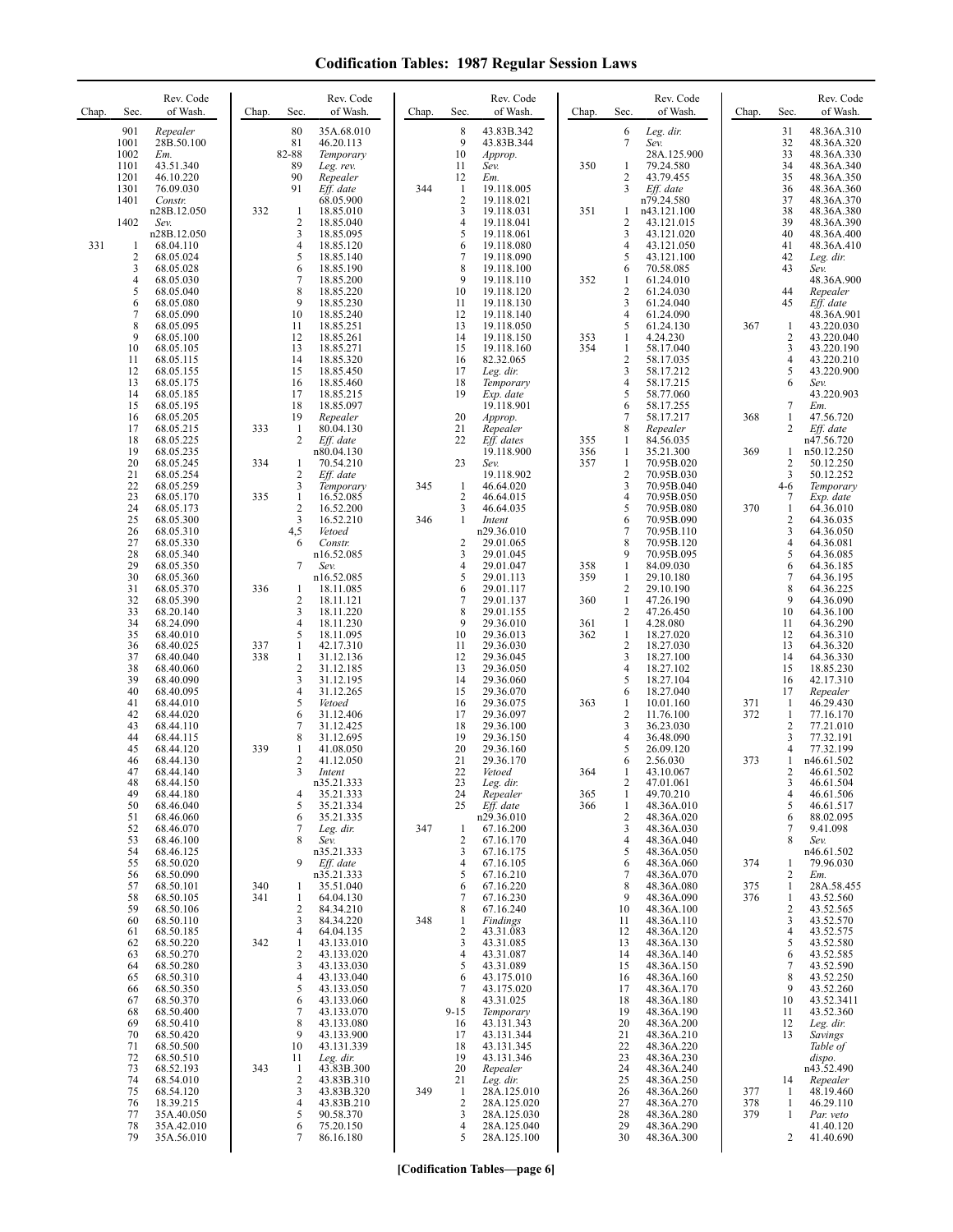| Chap.      | Sec.                                                                    | Rev. Code<br>of Wash.                                                                                                     | Chap.             | Sec.                                                                                       | Rev. Code<br>of Wash.                                                                                                               | Chap.      | Sec.                                                      | Rev. Code<br>of Wash.                                                                                                       | Chap.      | Sec.                                                                              | Rev. Code<br>of Wash.                                                                                                               | Chap.      | Sec.                                                     | Rev. Code<br>of Wash.                                                                                                                   |
|------------|-------------------------------------------------------------------------|---------------------------------------------------------------------------------------------------------------------------|-------------------|--------------------------------------------------------------------------------------------|-------------------------------------------------------------------------------------------------------------------------------------|------------|-----------------------------------------------------------|-----------------------------------------------------------------------------------------------------------------------------|------------|-----------------------------------------------------------------------------------|-------------------------------------------------------------------------------------------------------------------------------------|------------|----------------------------------------------------------|-----------------------------------------------------------------------------------------------------------------------------------------|
| 380        | 1<br>$\overline{\mathbf{c}}$<br>3<br>4<br>5<br>6<br>$\overline{7}$<br>8 | 7.84.010<br>7.84.020<br>7.84.030<br>7.84.040<br>7.84.050<br>7.84.060<br>7.84.070<br>7.84.080                              | 390<br>391        | 1<br>-1<br>$\sqrt{2}$<br>3<br>4<br>5<br>6<br>7                                             | 28B.15.520<br>19.146.005<br>19.146.900<br>19.146.010<br>19.146.020<br>19.146.030<br>19.146.040<br>19.146.050                        |            | 2<br>3<br>4<br>5<br>6<br>7                                | n42.17.255<br>42.17.255<br>42.17.260<br>42.17.270<br>42.17.340<br>42.17.314<br>Sev.<br>n42.17.255                           | 413        | 17<br>18<br>19<br>20<br>21<br>$1 - 14$                                            | Eff. date<br>18.84.901<br>43.131.349<br>43.131.350<br>Approp.<br>Sev.<br>18.84.902<br>Failed to                                     |            | $\overline{4}$<br>5<br>6<br>7<br>8<br>9<br>10<br>11      | 21.20.720<br>21.20.727<br>21.20.730<br>21.20.732<br>21.20.734<br>21.20.320<br>Sev.<br>Leg. dir.                                         |
|            | 9<br>10<br>11<br>12<br>13<br>14<br>15<br>16<br>17<br>18                 | 7.84.090<br>7.84.100<br>7.84.110<br>7.84.120<br>7.84.130<br>43.30.310<br>43.51.180<br>75.10.110<br>76.12.140<br>76.36.035 | 392               | 8<br>9<br>10<br>11<br>12<br>13<br>14<br>15<br>$\mathbf{1}$                                 | 19.146.060<br>19.146.070<br>19.146.080<br>19.146.090<br>19.146.100<br>19.146.110<br>Leg. dir.<br>Sev.<br>19.146.901<br>88.16.100    | 404<br>405 | 1<br>2<br>3<br>$\mathbf{1}$<br>2<br>3<br>4<br>5<br>6<br>7 | 42.17.310<br>Vetoed<br>42.17.311<br>70.94.450<br>70.94.453<br>70.94.480<br>70.94.457<br>70.94.470<br>70.94.473<br>70.94.460 | 414        | $\mathbf{1}$<br>$\overline{c}$<br>3<br>$\overline{4}$<br>5<br>6<br>$\overline{7}$ | become law.<br>See 1987<br>$c$ 413 § 13.<br>39.29.003<br>39.29.006<br>39.29.011<br>39.29.016<br>39.29.018<br>39.29.020<br>39.29.040 | 422        | 12<br>1<br>2<br>3<br>4<br>5<br>6<br>$\tau$<br>8          | Eff. date<br>n21.20.320<br>43.160.010<br>43.160.030<br>43.160.035<br>43.160.050<br>43.160.060<br>43.160.080<br>43.160.115<br>43.160.140 |
|            | 19<br>20<br>21<br>22                                                    | 77.21.010<br>Leg. dir.<br>Eff. date<br>7.84.900<br>Sev.                                                                   | 393               | $\overline{2}$<br>1<br>2<br>3                                                              | Sev.<br>n88.16.100<br>15.04.040<br>15.04.100<br>15.24.070                                                                           |            | 8<br>9<br>10<br>11<br>12                                  | 70.94.463<br>70.94.477<br>70.94.483<br>70.94.487<br>70.94.467                                                               |            | 8<br>9<br>10<br>11<br>12                                                          | 39.29.065<br>39.29.075<br>43.19.190<br>Repealer<br>Vetoed                                                                           | 423        | 9<br>10<br>11<br>12<br>1                                 | 43.160.180<br>43.160.900<br>Repealer<br>Em.<br>42.17.170                                                                                |
| 381<br>382 | 1<br>2<br>1<br>2                                                        | 7.84.901<br>36.36.035<br>36.36.045<br>2.32.070<br>3.62.060                                                                |                   | 4<br>5<br>6<br>7<br>8                                                                      | 15.24.190<br>15.65.070<br>15.65.170<br>15.65.250<br>15.65.470                                                                       |            | 13<br>14<br>15<br>16<br>17                                | 70.94.331<br>70.94.380<br>82.32.210<br>Repealer<br>Leg. dir.                                                                | 415        | 13<br>-1<br>$\overline{c}$<br>3                                                   | Sev.<br>39.29.900<br>18.89.010<br>18.89.020<br>Vetoed                                                                               | 424        | 2<br>$\mathbf{1}$<br>2<br>3<br>$\overline{\mathbf{4}}$   | 42.17.180<br>47.28.180<br>47.28.190<br>47.28.200<br>47.28.210                                                                           |
| 383        | 3<br>$\mathbf{1}$<br>$\overline{c}$<br>3                                | 36.18.020<br>64.32.010<br>64.32.100<br>Temporary                                                                          |                   | 9<br>10<br>11<br>12                                                                        | 15.65.390<br>15.65.400<br>16.67.120<br>15.86.070                                                                                    | 406        | 18<br>1<br>2                                              | Sev.<br>n70.94.450<br>74.50.900<br>74.50.010                                                                                |            | $\overline{4}$<br>5<br>6<br>$\overline{7}$                                        | 18.89.030<br>18.89.040<br>18.89.050<br>18.89.060                                                                                    | 425<br>426 | 5<br>$\mathbf{1}$<br>2<br>$\mathbf{1}$                   | Exp. date<br>43.99.115<br>Em.<br>42.18.213                                                                                              |
| 384        | 4<br>1<br>2<br>3                                                        | Exp. date<br>41.40.150<br>41.54.020<br>Eff. dates<br>n41.40.150                                                           |                   | 13<br>14<br>15<br>16<br>17                                                                 | 20.01.040<br>43.23.200<br>62A.9-307<br>69.25.270<br>22.09.040                                                                       |            | 3<br>4<br>5<br>6<br>7                                     | 74.50.020<br>74.50.030<br>74.50.040<br>74.50.050<br>74.50.060                                                               |            | 8<br>9<br>10<br>11<br>12                                                          | 18.89.070<br>18.89.080<br>18.89.090<br>18.89.100<br>18.89.110                                                                       |            | 2<br>$\mathfrak{Z}$<br>$\overline{\mathbf{4}}$<br>5<br>6 | 42.18.215<br>42.18.217<br>42.18.221<br>42.18.230                                                                                        |
| 385<br>386 | 1<br>2<br>1                                                             | 9.91.130<br>Sev.<br>n9.91.130<br>66.24.530                                                                                |                   | 18<br>19<br>20<br>21                                                                       | 22.09.045<br>22.09.011<br>22.09.345<br>22.09.371                                                                                    |            | 8<br>9<br>10<br>11                                        | 74.50.070<br>74.04.005<br>74.08.280<br>74.09.010                                                                            |            | 13<br>14<br>15<br>16                                                              | 18.89.120<br>18.89.130<br>18.89.140<br>18.120.020                                                                                   | 427        | 7<br>1<br>2<br>3                                         | Repealer<br>Leg. dir.<br>43.51.403<br>Vetoed<br>43.51.404                                                                               |
|            | $\overline{c}$<br>3<br>4<br>5                                           | 66.24.125<br>66.04.010<br>66.24.370<br>66.16.100                                                                          |                   | 22<br>23<br>24<br>25                                                                       | 22.09.391<br>22.09.520<br>22.09.895<br>69.04.940                                                                                    | 407        | 12<br>13<br>$\mathbf{1}$<br>$\overline{2}$                | 74.09.035<br>Leg. dir.<br>28B.50.140<br>Vetoed                                                                              |            | 17<br>18<br>19<br>20                                                              | 18.130.040<br>Leg. dir.<br>Approp.<br>Eff. date                                                                                     | 428        | 4<br>1<br>2<br>3                                         | n43.51.403<br>47.78.010<br>35.58.273<br>82.44.150                                                                                       |
| 387        | 6<br>7<br>1<br>$\overline{c}$<br>3                                      | 66.24.490<br>Em.<br>41.60.010<br>41.60.015<br>41.60.041                                                                   | 394               | 26<br>27<br>28<br>1<br>$\sqrt{2}$                                                          | 15.04.300<br>Repealer<br>Em.<br>18.104.155<br>18.104.070                                                                            | 408<br>409 | $1 - 4$<br>$\mathbf{1}$<br>$\overline{2}$<br>3<br>4       | Temporary<br>74.41.020<br>74.41.030<br>74.41.040<br>74.41.050                                                               | 416        | 21<br>$\mathbf{1}$<br>$\overline{2}$                                              | 18.89.900<br>Sev.<br>18.89.901<br>18.72.301<br>18.72.306                                                                            | 429        | 4<br>1<br>2<br>3<br>$\overline{4}$                       | Eff. date<br>81.62.010<br>81.62.020<br>81.62.030<br>81.62.040                                                                           |
|            | 4<br>5<br>6<br>7<br>8<br>9                                              | 41.60.050<br>41.60.100<br>41.60.110<br>41.60.120<br>41.60.160<br>Temporary                                                | 395<br>396        | 3<br>$\mathbf{1}$<br>$\mathbf{1}$<br>$\overline{2}$<br>3<br>$\overline{4}$                 | 18.104.048<br>62A.7-209<br>9.68A.140<br>9.68A.150<br>9.68A.160<br>Sev.<br>n9.68A.150                                                | 410        | 5<br>6<br>7<br>8<br>1<br>2                                | 74.41.070<br>74.41.090<br>Leg. dir.<br>Em.<br>69.54.010<br>69.54.030                                                        |            | 3<br>4<br>5<br>6<br>7<br>8<br>9                                                   | 18.72.311<br>18.72.316<br>Vetoed<br>18.72.321<br>42.17.316<br>Leg. dir.                                                             | 430        | 5<br>6<br>7<br>8                                         | 81.62.050<br>81.62.060<br>Sev.<br>81.62.900<br>Eff. date<br>81.62.901                                                                   |
| 388        | 10<br>11<br>1<br>$\overline{c}$<br>3                                    | Repealer<br>Eff. dates<br>41.60.911<br>46.20.342<br>46.16.710<br>46.16.720                                                | 397               | 2<br>3<br>4                                                                                | Intent<br>n46.61.410<br>46.52.130<br>46.61.405<br>46.61.410                                                                         | 411        | 3<br>5<br>6<br>1<br>2                                     | 69.54.033<br>69.54.035<br>Sev.<br>Em.<br>69.45.010<br>69.45.020                                                             | 417<br>418 | 10<br>-1<br>$\mathbf{1}$<br>2                                                     | Approp.<br>Eff. date.<br>n18.72.301<br>41.40.403<br>41.26.030<br>41.26.046                                                          | 431        | 1<br>2<br>3<br>$\overline{4}$<br>1                       | 26.09.170<br>26.09.175<br>26.09.100<br>Sev.<br>n26.09.170<br>48.41.010                                                                  |
|            | 4<br>5<br>6<br>7<br>8<br>9<br>10                                        | 46.16.730<br>46.16.740<br>46.16.750<br>46.16.760<br>46.12.240<br>46.12.020<br>46.16.011                                   | 398<br>399<br>400 | 5<br>$\mathbf{1}$<br>$\mathbf{1}$<br>$\overline{2}$<br>$\mathbf{1}$<br>$\overline{2}$<br>3 | Vetoed<br>28A.03.367<br>90.52.040<br>90.54.020<br>35.24.220<br>35.27.300<br>35A.12.160                                              |            | 3<br>4<br>5<br>6<br>7<br>8<br>9                           | 69.45.030<br>69.45.040<br>69.45.050<br>69.45.060<br>69.45.070<br>69.45.080<br>69.45.090                                     | 419<br>420 | $\mathbf{1}$<br>$\overline{2}$<br>3<br>4<br>5<br>-1<br>2                          | 18.27.114<br>18.27.210<br>18.27.225<br>Leg. dir.<br>Approp.<br>30.12.010<br>30.04.230                                               |            | $\overline{c}$<br>3<br>4<br>5<br>6<br>7<br>8             | 48.41.020<br>48.41.030<br>48.41.040<br>48.41.050<br>48.41.060<br>48.41.070<br>48.41.080                                                 |
|            | 11<br>12<br>13<br>14<br>15<br>16                                        | 46.63.020<br>Vetoed<br>Eff. date<br>Exp. date<br>n46.20.342<br>Eff. date<br>Temporary<br>Sev.<br>n46.20.342               | 401               | $\mathbf{1}$<br>2<br>3<br>$\overline{4}$<br>5<br>6<br>7<br>8<br>9                          | 28A.100.010<br>28A.100.011<br>28A.100.012<br>28A.100.013<br>28A.100.015<br>28A.100.016<br>28A.100.017<br>28A.100.018<br>28A.100.019 | 412        | 10<br>11<br>12<br>$\mathbf{1}$<br>2<br>3<br>4<br>5        | 42.17.310<br>Leg. dir.<br>Sev.<br>69.45.900<br>18.84.010<br>18.84.030<br>18.84.020<br>Vetoed<br>18.84.040                   |            | 3<br>$\overline{4}$<br>5<br>6<br>$\overline{7}$<br>8<br>9<br>10<br>11             | 30.08.090<br>30.08.092<br>31.30.150<br>31.30.160<br>31.30.170<br>31.30.180<br>31.30.190<br>31.30.200<br>31.30.210                   |            | 9<br>10<br>11<br>12<br>13<br>14<br>15<br>16<br>17        | 48.41.090<br>48.41.100<br>48.41.110<br>48.41.120<br>48.41.130<br>48.41.140<br>48.41.150<br>48.41.160<br>48.41.170                       |
| 389        | 1<br>2<br>3<br>4<br>5<br>6<br>7<br>8                                    | Vetoed<br>41.06.070<br>42.30.110<br>27.26.030<br>Vetoed<br>Repealer<br>Leg. rev.<br>Sev.                                  | 402               | 10<br>11<br>12<br>13<br>$\mathbf{1}$<br>2<br>3                                             | 28A.100.020<br>Exp. dates<br>28A.100.025<br>Approp.<br>Sev.<br>28A.100.026<br>9.94A.120<br>9.94A.123                                |            | 6<br>7<br>8<br>9<br>10<br>11<br>12<br>13                  | 18.84.050<br>18.84.060<br>18.84.070<br>18.84.080<br>18.84.090<br>18.84.100<br>18.84.110<br>18.84.900                        |            | 12<br>13<br>14<br>15<br>16<br>17<br>18<br>19                                      | 31.30.220<br>31.30.230<br>31.30.240<br>31.30.250<br>31.30.260<br>31.30.270<br>Leg. dir.<br>Repealer                                 |            | 18<br>19<br>20<br>21<br>22<br>23<br>24<br>25             | 48.41.180<br>48.41.190<br>48.41.200<br>48.41.210<br>48.41.900<br>48.14.022<br>82.04.4329<br>Sev.                                        |
|            | 9                                                                       | n41.06.070<br>Eff. date<br>n41.06.070                                                                                     | 403               | $\mathbf{1}$                                                                               | Eff. date<br>n9.94A.120<br>Intent                                                                                                   |            | 14<br>15<br>16                                            | 18.120.020<br>18.130.040<br>Leg. dir.                                                                                       | 421        | $\mathbf{1}$<br>$\sqrt{2}$<br>3                                                   | 21.20.705<br>21.20.715<br>21.20.717                                                                                                 |            | 26<br>27                                                 | 48.41.910<br>n48.41.060<br>Leg. dir.                                                                                                    |

**[Codification Tables—page 7]**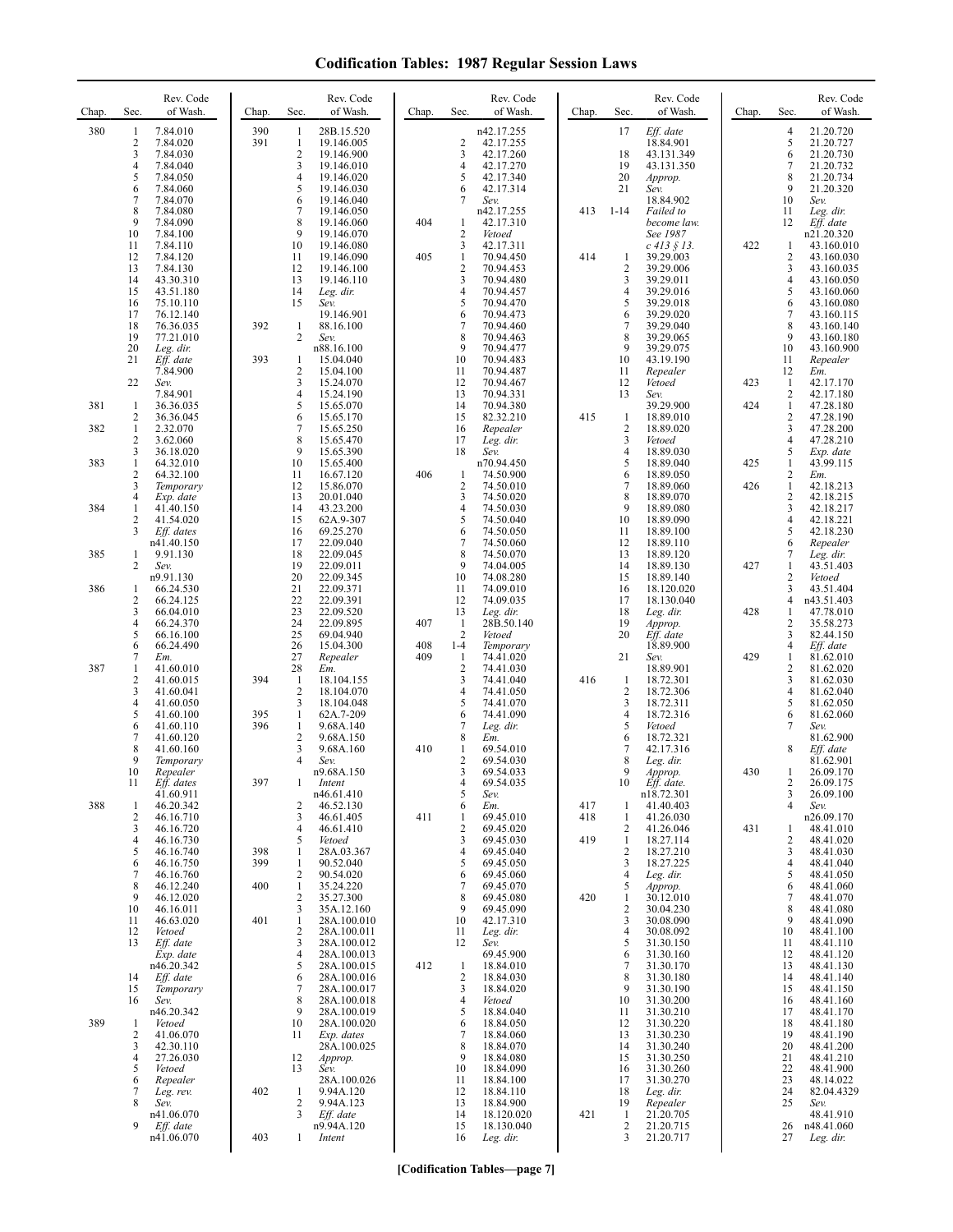| Chap.             | Rev. Code<br>of Wash.<br>Sec.                                                                                                                                                                                                                                                                                                                                                                                                                                                                                                                                                                                                                                                                                                                                                | Chap.                    | Rev. Code<br>of Wash.<br>Sec.                                                                                                                                                                                                                                                                                                                                                                                                                                                                                                                                                                                                                                                                                                                                                                                     | Rev. Code<br>of Wash.<br>Sec.<br>Chap.                                                                                                                                                                                                                                                                                                                                                                                                                                                                                                                                                                                                                                                                                                                                               | Rev. Code<br>of Wash.<br>Chap.<br>Sec.                                                                                                                                                                                                                                                                                                                                                                                                                                                                                                                                                                                                                                                                                                                                                                                 | Chap.             | Rev. Code<br>of Wash.<br>Sec.                                                                                                                                                                                                                                                                                                                                                                                                                                                                                                                                                                                                                                                                                                                                                    |
|-------------------|------------------------------------------------------------------------------------------------------------------------------------------------------------------------------------------------------------------------------------------------------------------------------------------------------------------------------------------------------------------------------------------------------------------------------------------------------------------------------------------------------------------------------------------------------------------------------------------------------------------------------------------------------------------------------------------------------------------------------------------------------------------------------|--------------------------|-------------------------------------------------------------------------------------------------------------------------------------------------------------------------------------------------------------------------------------------------------------------------------------------------------------------------------------------------------------------------------------------------------------------------------------------------------------------------------------------------------------------------------------------------------------------------------------------------------------------------------------------------------------------------------------------------------------------------------------------------------------------------------------------------------------------|--------------------------------------------------------------------------------------------------------------------------------------------------------------------------------------------------------------------------------------------------------------------------------------------------------------------------------------------------------------------------------------------------------------------------------------------------------------------------------------------------------------------------------------------------------------------------------------------------------------------------------------------------------------------------------------------------------------------------------------------------------------------------------------|------------------------------------------------------------------------------------------------------------------------------------------------------------------------------------------------------------------------------------------------------------------------------------------------------------------------------------------------------------------------------------------------------------------------------------------------------------------------------------------------------------------------------------------------------------------------------------------------------------------------------------------------------------------------------------------------------------------------------------------------------------------------------------------------------------------------|-------------------|----------------------------------------------------------------------------------------------------------------------------------------------------------------------------------------------------------------------------------------------------------------------------------------------------------------------------------------------------------------------------------------------------------------------------------------------------------------------------------------------------------------------------------------------------------------------------------------------------------------------------------------------------------------------------------------------------------------------------------------------------------------------------------|
| 432<br>433<br>434 | Em.<br>28<br>36.61.010<br>$\mathbf{1}$<br>2<br>36.61.020<br>3<br>36.61.030<br>4<br>36.61.040<br>5<br>36.61.070<br>6<br>36.61.080<br>7<br>36.61.090<br>$\,$ 8 $\,$<br>36.61.100<br>9<br>36.61.115<br>10<br>36.61.160<br>11<br>36.61.270<br>$\mathbf{1}$<br>82.04.367<br>$\overline{2}$<br>84.36.030<br>$\mathbf{1}$<br>74.21.010                                                                                                                                                                                                                                                                                                                                                                                                                                              | 437                      | 7<br>70.146.060<br>8<br>35.22.625<br>9<br>36.32.265<br>10<br>Em.<br>1<br>Intent<br>28B.102.010<br>$\overline{2}$<br>28B.102.020<br>3<br>28B.102.030<br>4<br>28B.102.040<br>5<br>28B.102.050<br>6<br>28B.102.060<br>7<br>28B.102.070<br>8<br>Leg. dir.<br>9<br>28B.102.900<br>10<br>Sev.                                                                                                                                                                                                                                                                                                                                                                                                                                                                                                                           | 208<br>6.13.080<br>209<br>6.13.090<br>210<br>6.13.100<br>211<br>6.13.110<br>212<br>6.13.120<br>213<br>6.13.130<br>214<br>6.13.140<br>215<br>6.13.150<br>216<br>6.13.160<br>217<br>6.13.170<br>218<br>6.13.180<br>219<br>6.13.190<br>220<br>6.13.200<br>221<br>6.13.210<br>222<br>6.13.220                                                                                                                                                                                                                                                                                                                                                                                                                                                                                            | 6.25.110<br>811<br>812<br>6.25.120<br>813<br>6.25.130<br>814<br>6.25.140<br>815<br>6.25.150<br>816<br>6.25.160<br>817<br>6.25.170<br>6.25.180<br>818<br>819<br>6.25.190<br>820<br>6.25.200<br>821<br>6.25.210<br>822<br>6.25.220<br>823<br>6.25.230<br>824<br>6.25.240<br>825<br>6.25.250                                                                                                                                                                                                                                                                                                                                                                                                                                                                                                                              |                   | 5<br>18.108.050<br>6<br>18.108.060<br>$\overline{7}$<br>18.108.070<br>8<br>18.108.073<br>9<br>18.108.020<br>10<br>18.108.025<br>11<br>18.108.085<br>12<br>18.108.095<br>13<br>18.108.115<br>14<br>Savings<br>18.108.902<br>15<br>Par. veto<br>Repealer<br>16<br>Leg. dir.<br>17<br>Approp.                                                                                                                                                                                                                                                                                                                                                                                                                                                                                       |
|                   | $\overline{2}$<br>74.21.020<br>3<br>Par. veto<br>74.21.030<br>4<br>74.21.040<br>5<br>74.21.050<br>6<br>74.21.060<br>$\overline{7}$<br>74.21.070<br>8<br>74.21.080<br>9<br>74.21.090<br>10<br>74.21.100<br>74.21.110<br>11<br>12<br>74.21.120<br>13<br>74.21.130<br>14<br>74.21.140<br>15<br>74.21.150<br>74.21.160<br>16<br>17<br>74.21.170<br>18<br>74.21.180<br>19<br>74.21.190<br>20<br>Par. veto<br>74.21.200<br>21<br>74.21.900<br>22<br>74.21.902<br>23<br>43.19.1901<br>24<br>Leg. dir.                                                                                                                                                                                                                                                                               | 438                      | 28B.102.905<br>17.10.010<br>1<br>$\overline{\mathbf{c}}$<br>17.10.030<br>3<br>17.10.040<br>4<br>17.10.050<br>5<br>17.10.060<br>17.10.070<br>6<br>7<br>17.10.074<br>8<br>17.10.080<br>9<br>17.10.090<br>10<br>17.10.100<br>11<br>17.10.110<br>12<br>17.10.120<br>13<br>17.10.130<br>14<br>17.10.134<br>15<br>17.10.150<br>16<br>17.10.154<br>17<br>17.10.160<br>18<br>17.10.170<br>19<br>17.10.180<br>20<br>17.10.190<br>21<br>17.10.200<br>22<br>17.10.210<br>23<br>17.10.230<br>24<br>17.10.310                                                                                                                                                                                                                                                                                                                  | 223<br>6.13.230<br>224<br>6.13.240<br>225<br>Repealer<br>301<br>6.15.010<br>302<br>6.15.020<br>303<br>6.15.030<br>304<br>6.15.040<br>305<br>6.15.050<br>306<br>6.15.060<br>307<br>6.15.070<br>308<br>Repealer<br>401<br>6.17.010<br>402<br>6.17.020<br>403<br>6.17.030<br>404<br>6.17.040<br>405<br>6.17.050<br>406<br>6.17.060<br>407<br>6.17.070<br>408<br>6.17.080<br>409<br>6.17.090<br>410<br>6.17.100<br>411<br>6.17.110<br>412<br>6.17.120<br>413<br>6.17.130<br>414<br>6.17.140                                                                                                                                                                                                                                                                                              | 826<br>6.25.260<br>827<br>6.25.270<br>828<br>6.25.280<br>829,830<br>Repealer<br>6.26.010<br>901<br>902<br>6.26.020<br>903<br>6.26.030<br>904<br>6.26.040<br>905<br>6.26.050<br>906<br>6.26.060<br>907<br>6.26.070<br>908<br>Repealer<br>6.27.010<br>1001<br>1002<br>6.27.020<br>1003<br>6.27.030<br>1004<br>6.27.040<br>1005<br>6.27.050<br>1006<br>6.27.060<br>1007<br>6.27.070<br>1008<br>6.27.080<br>1009<br>6.27.090<br>1010<br>6.27.100<br>1011<br>6.27.110<br>1012<br>6.27.120<br>1013<br>6.27.130                                                                                                                                                                                                                                                                                                               | 444<br>445<br>446 | 18<br>Sev.<br>18.108.901<br>19<br>Eff. date<br>n18.108.095<br>19.40.011<br>1<br>2<br>19.40.021<br>3<br>19.40.031<br>4<br>19.40.041<br>5<br>19.40.051<br>6<br>19.40.061<br>$\tau$<br>19.40.071<br>8<br>19.40.081<br>9<br>19.40.091<br>10<br>19.40.902<br>11<br>19.40.903<br>12<br>19.40.900<br>13<br>19.40.901<br>14<br>Leg. dir.<br>15<br>Repealer<br>Eff. date<br>16<br>n19.40.011<br>18.16.140<br>1<br>$\mathbf{1}$<br>28B.15.754<br>2<br>28B.15.756<br>3<br>28B.15.758                                                                                                                                                                                                                                                                                                        |
| 435               | 25<br>Exp. date<br>74.21.904<br>26<br>Sev.<br>74.21.906<br>26.23.010<br>-1<br>$\overline{2}$<br>26.23.020<br>3<br>26.23.030<br>4<br>26.23.040<br>5<br>26.23.050<br>6<br>26.23.060<br>7<br>26.23.070<br>8<br>26.23.100<br>9<br>26.23.080<br>10<br>26.23.090<br>11<br>26.23.110<br>12<br>26.23.120<br>13<br>13.32A.175<br>14<br>13.34.160<br>15<br>26.09.120<br>26.09.135<br>16<br>26.18.020<br>17<br>26.18.070<br>18<br>19<br>26.18.080<br>20<br>26.18.100<br>21<br>26.18.110<br>22<br>26.18.130<br>23<br>26.21.125<br>24<br>26.21.140<br>25<br>26.21.150<br>26<br>26.21.160<br>27<br>26.26.132<br>28<br>26.26.150<br>29<br>74.04.060<br>30<br>74.20.101<br>31<br>74.20A.030<br>32<br>74.20A.130<br>33<br>74.20A.190<br>34<br>74.20A.260<br>35<br>Leg. dir.<br>36<br>Repealer | 439<br>440<br>441<br>442 | 25<br>17.10.320<br>26<br>17.10.330<br>27<br>17.10.340<br>28<br>17.10.350<br>29<br>Vetoed<br>30<br>17.10.235<br>31<br>17.10.240<br>32<br>17.10.250<br>33<br>17.10.260<br>34<br>17.10.270<br>35<br>17.10.280<br>36<br>17.10.290<br>37<br>17.10.890<br>38<br>17.10.900<br>39<br>43.51.407<br>40<br>Repealer<br>71.05.040<br>1<br>2<br>71.05.210<br>3<br>71.05.230<br>71.24.800<br>4<br>5<br>71.05.240<br>71.05.250<br>6<br>$\overline{7}$<br>71.05.260<br>8<br>71.05.300<br>9<br>71.05.310<br>10<br>Par. veto<br>71.05.340<br>5.60.060<br>11<br>12<br>18.83.110<br>13<br>70.96A.120<br>14<br>70.96A.140<br>$1 - 3$<br>Temporary<br>$\overline{4}$<br>Exp. date<br>5<br>Em.<br>1<br>n74.20A.035<br>$\overline{c}$<br>74.20A.280<br>74.20A.035<br>3<br>$\overline{4}$<br>Approp.<br>101<br>6.01.010<br>102<br>6.01.020 | 415<br>6.17.150<br>416<br>6.17.160<br>417<br>6.17.170<br>418<br>6.17.180<br>419<br>6.17.190<br>420<br>Repealer<br>6.19.010<br>501<br>502<br>6.19.020<br>503<br>6.19.030<br>504<br>6.19.040<br>505<br>6.19.050<br>506<br>6.19.060<br>507<br>Repealer<br>601<br>6.21.010<br>602<br>6.21.020<br>603<br>6.21.030<br>604<br>6.21.040<br>605<br>6.21.050<br>606<br>6.21.060<br>6.21.070<br>607<br>6.21.080<br>608<br>609<br>6.21.090<br>6.21.100<br>610<br>6.21.110<br>611<br>6.21.120<br>612<br>613<br>6.21.130<br>614<br>Repealer<br>701<br>6.23.010<br>702<br>6.23.020<br>6.23.030<br>703<br>6.23.040<br>704<br>6.23.050<br>705<br>6.23.060<br>706<br>707<br>6.23.070<br>708<br>6.23.080<br>6.23.090<br>709<br>6.23.100<br>710<br>711<br>6.23.110<br>712<br>6.23.120<br>6.25.010<br>801 | 1014<br>6.27.140<br>1015<br>6.27.150<br>1016<br>6.27.160<br>1017<br>6.27.170<br>1018<br>6.27.180<br>1019<br>6.27.190<br>1020<br>6.27.200<br>1021<br>6.27.210<br>1022<br>6.27.220<br>1023<br>6.27.230<br>1024<br>6.27.240<br>1025<br>6.27.250<br>1026<br>6.27.260<br>1027<br>6.27.270<br>1028<br>6.27.280<br>1029<br>6.27.290<br>1030<br>6.27.300<br>1031<br>6.27.310<br>1032<br>6.27.330<br>1033<br>6.27.340<br>1034<br>6.27.350<br>6.27.360<br>1035<br>1101<br>3.66.100<br>12.04.050<br>1102<br>4.56.190<br>1103<br>Applic.<br>1104<br>n4.56.190<br>4.64.060<br>1105<br>4.64.070<br>1106<br>4.64.030<br>1107<br>4.64.080<br>1108<br>1109<br>4.64.020<br>4.64.100<br>1110<br>4.64.120<br>1111<br>1112<br>Vetoed<br>4.64.090<br>1113<br>6.32.085<br>1114<br>6.32.250<br>1115<br>1116<br>11.52.010<br>35A.21.195<br>1117 | 447<br>448<br>449 | 4<br>Repealer<br>5<br>Eff. date<br>n28B.15.756<br>18.36A.010<br>1<br>2<br>18.36A.030<br>3<br>18.36A.040<br>4<br>18.36A.020<br>5<br>18.36A.050<br>6<br>18.36A.060<br>$\tau$<br>18.36A.070<br>8<br>18.36A.080<br>9<br>18.36A.090<br>10<br>18.36A.100<br>11<br>18.36A.110<br>12<br>18.36A.120<br>13<br>18.36A.130<br>14<br>18.36A.140<br>15<br>18.06.050<br>16<br>18.100.140<br>17<br>18.120.020<br>18<br>18.130.040<br>19<br>Leg. dir.<br>20<br>Eff. date<br>18.36A.900<br>21<br>43.131.351<br>22<br>43.131.352<br>23,24<br>Repealer<br>25<br>Sev.<br>18.36A.901<br>26<br>Eff. date<br>28B.10.407<br>1<br>1<br>56.08.010<br>$\overline{c}$<br>56.08.075<br>3<br>56.12.015<br>4<br>56.12.040<br>5<br>56.16.020<br>6<br>Vetoed<br>7<br>56.20.120<br>8<br>56.24.205<br>9<br>56.32.160 |
| 436               | 37<br>Eff. date<br>26.23.900<br>38<br>Em.<br>43.88.160<br>-1<br>$\overline{2}$<br>43.99F.020<br>3<br>43.99F.040<br>4<br>43.99F.050<br>70.146.020<br>5<br>6<br>70.146.030                                                                                                                                                                                                                                                                                                                                                                                                                                                                                                                                                                                                     |                          | 6.01.030<br>103<br>6.01.040<br>104<br>201<br>6.13.010<br>202<br>6.13.020<br>203<br>6.13.030<br>204<br>6.13.040<br>205<br>6.13.050<br>206<br>6.13.060<br>207<br>6.13.070                                                                                                                                                                                                                                                                                                                                                                                                                                                                                                                                                                                                                                           | 802<br>6.25.020<br>6.25.030<br>803<br>804<br>6.25.040<br>6.25.050<br>805<br>806<br>6.25.060<br>6.25.070<br>807<br>808<br>6.25.080<br>6.25.090<br>809<br>810<br>6.25.100                                                                                                                                                                                                                                                                                                                                                                                                                                                                                                                                                                                                              | 51.24.060<br>1118<br>51.48.150<br>1119<br>1120<br>Repealer<br>1121<br>Leg. rev.<br>443<br>18.108.005<br>-1<br>2<br>Par. veto<br>18.108.010<br>3<br>18.108.030<br>4<br>18.108.040                                                                                                                                                                                                                                                                                                                                                                                                                                                                                                                                                                                                                                       |                   | 10<br>57.08.010<br>57.08.060<br>11<br>12<br>57.12.015<br>13<br>57.12.045<br>14<br>57.16.030<br>15<br>Vetoed<br>16<br>57.16.150<br>17<br>57.24.210<br>18<br>57.32.160                                                                                                                                                                                                                                                                                                                                                                                                                                                                                                                                                                                                             |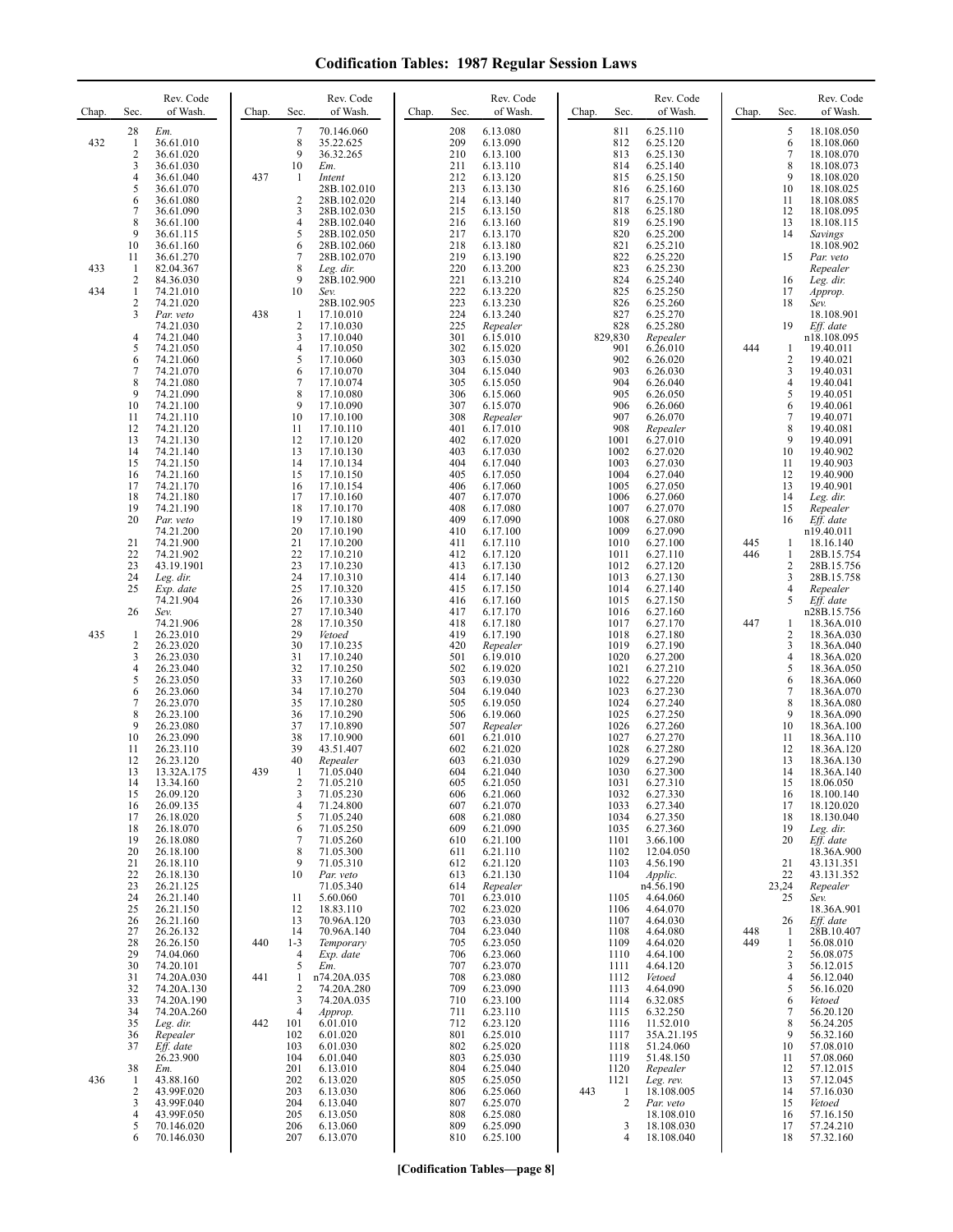| Chap.      | Sec.                                                    | Rev. Code<br>of Wash.                                                                   | Chap. | Sec.                                             | Rev. Code<br>of Wash.                                                                   | Chap.      | Sec.                                                                        | Rev. Code<br>of Wash.                                                                   | Chap.      | Sec.                                                     | Rev. Code<br>of Wash.                                                                    | Chap.             | Sec.                                                               | Rev. Code<br>of Wash.                                                                              |
|------------|---------------------------------------------------------|-----------------------------------------------------------------------------------------|-------|--------------------------------------------------|-----------------------------------------------------------------------------------------|------------|-----------------------------------------------------------------------------|-----------------------------------------------------------------------------------------|------------|----------------------------------------------------------|------------------------------------------------------------------------------------------|-------------------|--------------------------------------------------------------------|----------------------------------------------------------------------------------------------------|
| 450        | $\mathbf{1}$<br>$\sqrt{2}$<br>3<br>4<br>5<br>6          | 43.43.570<br>43.43.735<br>43.43.740<br>43.43.742<br>Temporary<br>10.98.050              |       | $\overline{\mathbf{c}}$<br>3<br>4<br>5<br>6<br>7 | 23.78.010<br>23.78.020<br>23.78.030<br>23.78.040<br>23.78.050<br>23.78.060              |            | 42<br>43<br>44<br>45<br>46<br>47                                            | 26.10.140<br>26.10.150<br>26.10.160<br>26.10.170<br>26.10.180<br>26.10.190              | 471        | $1 - 3$<br>4<br>5<br>6<br>$\tau$                         | Vetoed<br>Par. veto<br>18.44.370<br>18.44.375<br>18.44.385<br>18.44.390                  | 477               | 33<br>$\mathbf{1}$<br>$\overline{c}$<br>3<br>4<br>5                | Leg. dir.<br>36.93.070<br>36.93.090<br>36.93.100<br>36.93.110<br>36.93.120                         |
| 451        | 7<br>8<br>9<br>10<br>-1<br>2                            | 26.44.050<br>13.50.050<br>Repealer<br>Approp.<br>34.04.220<br>34.04.230                 |       | 8<br>9<br>10<br>11<br>12<br>13                   | 23.78.070<br>23.78.080<br>23.78.090<br>23.78.100<br>Leg. dir.<br>21.20.320              |            | 48<br>49<br>50<br>51<br>52-54<br>55                                         | 26.10.200<br>26.10.210<br>26.10.220<br>Leg. dir.<br>Vetoed<br>26.50.060                 |            | 8<br>9<br>10<br>11<br>12                                 | 18.44.395<br>18.44.398<br>18.44.380<br>Sev.<br>n18.44.370<br>Vetoed                      | 478               | 6<br>$\tau$<br>8<br>$\mathbf{1}$<br>2<br>3                         | 36.93.130<br>36.93.150<br>36.93.160<br>28A.120.010<br>28A.120.012<br>28A.120.014                   |
| 452        | 3<br>4<br>$\mathbf{1}$<br>$\overline{2}$<br>3<br>4<br>5 | 34.04.240<br>34.04.250<br>15.88.010<br>15.88.020<br>15.88.030<br>15.88.040<br>15.88.050 | 458   | 14<br>15<br>16<br>1<br>2<br>3                    | 21.20.321<br>43.63A.230<br>Sev.<br>23.78.902<br>9.94A.030<br>69.50.415<br>66.44.270     |            | 56<br>57<br>58<br>59<br>60                                                  | 26.26.130<br>26.09.910<br>26.09.911<br>Eff. date<br>26.09.912<br>Sev.<br>26.09.913      | 472        | 13<br>1<br>$\overline{c}$<br>3<br>$\overline{4}$<br>5    | Eff. date<br>n18.44.370<br>79.71.010<br>79.71.020<br>79.71.030<br>79.71.040<br>79.71.050 |                   | $\overline{4}$<br>5<br>6<br>$\overline{7}$<br>8<br>9<br>10         | 28A.120.016<br>28A.120.018<br>28A.120.020<br>28A.120.022<br>28A.120.024<br>28A.120.026<br>Repealer |
|            | 6<br>7<br>$\,$ 8 $\,$<br>9<br>10<br>11                  | 15.88.060<br>15.88.070<br>15.88.080<br>15.88.090<br>15.88.100<br>66.24.210              |       | $\overline{4}$<br>5<br>6<br>7<br>8<br>9          | 69.50.401<br>69.50.406<br>Vetoed<br>69.53.010<br>69.53.020<br>69.53.030                 | 461        | 61<br>-1<br>$\sqrt{2}$<br>3<br>$\overline{4}$<br>5                          | Repealer<br>43.165.010<br>43.168.020<br>43.168.040<br>43.168.050<br>43.168.070          |            | 6<br>$\tau$<br>8<br>9<br>10<br>11                        | 79.71.060<br>79.71.070<br>79.71.080<br>79.71.090<br>79.71.100<br>79.71.110               | 479<br>480        | 11<br>1<br>$\boldsymbol{2}$<br>3<br>$\overline{4}$<br>$\mathbf{1}$ | Leg. dir.<br>Temporary<br>90.48.510<br>38.52.420<br>88.28.050<br>43.17.260                         |
|            | 12<br>13<br>14<br>15<br>16<br>17                        | 66.08.230<br>66.24.215<br>66.12.180<br>66.28.040<br>15.04.200<br>66.44.800              |       | 10<br>11<br>12<br>13<br>14<br>15                 | 66.08.180<br>66.24.320<br>66.24.330<br>48.21.160<br>48.21.180<br>48.21.195              | 462        | 6<br>7<br>8<br>1<br>$\overline{\mathbf{c}}$<br>$\overline{\mathbf{3}}$<br>4 | 43.168.120<br>43.168.130<br>Em.<br>13.04.116<br>10.98.110<br>10.98.130                  |            | 12<br>13<br>14<br>15<br>16<br>17                         | 79.68.070<br>43.30.300<br>82.45.060<br>82.02.030<br>43.06.400<br>Repealer                | 481               | $\mathbf{2}$<br>3<br>4<br>5<br>6<br>1<br>$\mathbf{2}$              | 43.17.270<br>43.17.280<br>43.17.290<br>43.17.300<br>Exp. date<br>43.21A.230                        |
|            | 18<br>19<br>20<br>21                                    | Leg. dir.<br>Constr.<br>15.88.900<br>Sev.<br>15.88.902<br>Eff. dates<br>15.88.901       |       | 16<br>17<br>18<br>19<br>20<br>21<br>22           | 48.44.240<br>48.44.245<br>48.46.350<br>48.46.355<br>Repealer<br>48.21.197<br>Leg. dir.  |            | 5<br>6<br>$\tau$<br>8<br>9<br>10                                            | 10.98.140<br>10.98.160<br>70.48.020<br>70.48.090<br>70.48.120<br>70.48.160<br>70.48.280 | 473        | 18<br>19<br>20<br>21<br>22<br>-1                         | Vetoed<br>Approps.<br>Sev.<br>79.71.900<br>Leg. dir.<br>Em.<br>Par. veto                 | 482               | $\mathbf{1}$<br>$\mathbf{2}$<br>3<br>4<br>$5 - 10$<br>11           | 43.21A.235<br>59.22.010<br>59.22.020<br>Vetoed<br>59.22.030<br>Vetoed<br>Leg. dir.                 |
| 453<br>454 | -1<br>$\overline{c}$<br>3<br>$\mathbf{1}$<br>2<br>3     | 67.16.175<br>67.16.012<br>67.16.014<br>46.37.530<br>46.20.505                           | 459   | 23<br>24<br>25<br>-1                             | Vetoed<br>Eff. date<br>n48.21.160<br>Sev.<br>n48.21.160                                 |            | 11<br>12<br>13<br>14<br>15<br>16                                            | 70.48.400<br>19.27.060<br>70.48A.020<br>70.48A.040<br>72.09.135<br>70.48.061            |            | $\overline{c}$<br>3<br>4                                 | 43.260.010<br>Exp. date<br>43.260.900<br>Leg. dir.<br>Eff. date                          | 483<br>484        | 12<br>1<br>$\sqrt{2}$<br>3<br>$\mathbf{1}$                         | Exp. date<br>59.22.900<br>67.28.180<br>67.28.182<br>67.28.200<br>41.56.022                         |
| 455        | $\mathbf{1}$<br>2<br>3<br>4<br>5                        | 46.20.520<br>41.32.485<br>41.40.198<br>41.32.487<br>41.40.1981<br>41.32.488             |       | 2<br>3<br>4<br>5<br>6                            | 28C.10.084<br>28C.10.082<br>28C.10.050<br>28C.10.060<br>Repealer<br>Approp.             |            | 17<br>18-20<br>21<br>22,23<br>24                                            | 70.48.071<br>Temporary<br>72.09.180<br>Repealer<br>Eff. dates                           | 474<br>475 | 1<br>1<br>$\overline{\mathbf{c}}$<br>3<br>$\overline{4}$ | 43.260.901<br>90.58.030<br>41.04.600<br>41.04.605<br>41.04.610<br>41.04.615              | 485               | $\mathbf{1}$<br>2<br>3<br>4                                        | Par. veto<br>88.16.010<br>88.16.040<br>88.16.050<br>88.16.120                                      |
| 456        | 6<br>7,8<br>9<br>-1<br>$\overline{2}$                   | 41.32.4931<br>Approp.<br>Eff. date<br>n41.32.485<br>9.94A.030<br>9.94A.120              | 460   | 7<br>$\mathbf{1}$<br>2<br>3<br>4<br>5            | Em.<br>26.09.010<br>26.09.002<br>26.09.004<br>26.09.040<br>26.09.050                    | 463<br>464 | -1<br>$\overline{c}$<br>3<br>4<br>1                                         | n13.04.116<br>46.29.060<br>46.52.030<br>46.20.105<br>Repealer<br>28A.04.120             |            | 5<br>6<br>7<br>8<br>9<br>10                              | 41.04.620<br>41.04.625<br>41.04.630<br>41.04.635<br>41.04.640<br>41.04.645               | 486               | 5<br>6<br>1<br>$\mathbf{2}$<br>3<br>4                              | 88.16.150<br>88.16.135<br>43.43.830<br>43.43.832<br>43.43.834<br>43.43.836                         |
|            | 3<br>4<br>$\mathcal{L}$<br>6<br>7,8                     | 9.94A.180<br>9.94A.360<br>Par. veto<br>9.94A.400<br>7.80.005<br>Temporary               |       | 6<br>7<br>8<br>9<br>10<br>11                     | 26.09.070<br>26.09.181<br>26.09.184<br>26.09.187<br>26.09.191<br>26.09.110              | 465<br>466 | $\mathbf{1}$<br>2<br>3<br>-1<br>2<br>$\mathfrak{Z}$                         | 28A.58.822<br>28B.15.543<br>Applic.<br>n28B.15.543<br>43.51.270<br>43.51.280            | 476        | 11<br>12<br>13<br>1<br>$\overline{c}$<br>3               | 41.04.260<br>Leg. dir.<br>Sev.<br>74.46.180<br>74.46.430<br>74.46.460                    |                   | 5<br>6<br>8<br>9<br>10                                             | 43.43.838<br>43.43.840<br>9.94A.230<br>28A.70.005<br>43.43.700<br>43.43.705                        |
|            | 9<br>10<br>11<br>12<br>13<br>14<br>15                   | 7.80.010<br>7.80.020<br>7.80.030<br>7.80.040<br>7.80.050<br>7.80.060<br>7.80.070        |       | 12<br>13<br>14<br>15<br>16<br>17<br>18           | 26.09.160<br>26.09.194<br>26.09.197<br>26.09.210<br>26.09.220<br>26.09.225<br>26.09.240 |            | 4<br>5<br>6<br>7<br>8<br>9                                                  | 43.51.285<br>58.24.010<br>58.24.020<br>58.24.030<br>58.24.040<br>58.24.060<br>58.24.070 |            | 4<br>5<br>6<br>7<br>8<br>9<br>10                         | 74.46.470<br>74.46.481<br>74.46.020<br>18.52A.030<br>74.46.465<br>18.51.400<br>18.51.410 | 487               | 11<br>12<br>13<br>14<br>15<br>16<br>1                              | 43.43.710<br>43.43.735<br>43.43.740<br>74.15.030<br>Leg. dir.<br>Repealer<br>28A.34.150            |
|            | 16<br>17<br>18<br>19<br>20<br>21                        | 7.80.080<br>7.80.090<br>7.80.100<br>7.80.110<br>7.80.120<br>7.80.130                    |       | 19<br>20<br>21<br>22<br>23<br>24                 | 26.09.260<br>26.09.280<br>26.09.285<br>26.09.255<br>26.09.907<br>26.09.909              | 467        | $\mathbf{1}$<br>$\overline{2}$<br>3<br>$\overline{4}$<br>5<br>6             | 18.50.005<br>18.50.010<br>18.50.040<br>18.50.060<br>18.50.140<br>18.50.115              |            | 11<br>12<br>13<br>14<br>15<br>16                         | 18.51.420<br>18.51.430<br>18.51.440<br>18.51.450<br>18.51.460<br>18.51.470               | 488<br>489        | $\mathbf{1}$<br>2<br>3<br>4<br>5<br>$\mathbf{1}$                   | 70.105.010<br>70.105.109<br>70.105.110<br>70.105.050<br>70.105.111<br>Intent                       |
|            | 22<br>23<br>24<br>25<br>26<br>27                        | 7.80.140<br>7.80.150<br>7.80.160<br>9.61.190<br>9.61.200<br>Repealer                    |       | 25<br>26<br>27<br>28<br>29<br>30                 | 26.10.010<br>26.10.020<br>26.10.030<br>26.10.040<br>26.10.050<br>26.10.060              | 468        | 7<br>$\,$ 8 $\,$<br>-1<br>2<br>3                                            | 43.24.086<br>Repealer<br>84.36.805<br>84.36.810<br>Applic.<br>n84.36.805                |            | 17<br>18<br>19<br>20<br>21<br>22                         | 18.51.480<br>18.51.490<br>18.51.500<br>18.51.510<br>18.51.520<br>18.51.530               |                   | 2<br>3<br>$\overline{4}$<br>5<br>6                                 | n28A.03.512<br>28A.03.512<br>28A.03.514<br>43.63A.066<br>74.15.200<br>28A.58.255                   |
|            | 28<br>29<br>30<br>31<br>32<br>33                        | 19.91.020<br>27.12.340<br>73.16.020<br>7.80.900<br>Repealer<br>Leg. dir.                |       | 31<br>32-34<br>35<br>36<br>37<br>38              | 26.10.070<br>Vetoed<br>26.10.080<br>26.10.090<br>Vetoed<br>26.10.100                    | 469<br>470 | 1<br>2<br>3<br>4<br>$\mathbf{1}$<br>$\overline{2}$                          | 47.36.270<br>47.42.020<br>47.42.046<br>Vetoed<br>51.36.080<br>51.48.270                 |            | 23<br>24<br>25<br>26<br>27<br>28                         | 18.51.060<br>18.51.091<br>18.51.220<br>18.51.260<br>74.42.580<br>74.42.600               | 490<br>491<br>492 | 1<br>$\overline{c}$<br>1<br>1<br>$\overline{c}$<br>3               | 41.50.130<br>41.50.133<br>90.40.100<br>28C.15.010<br>28C.15.020<br>28C.15.030                      |
| 457        | 34<br>-1                                                | Eff. date<br>7.80.901<br>23.78.900                                                      |       | 39<br>40<br>41                                   | 26.10.110<br>26.10.120<br>26.10.130                                                     |            | 3<br>4                                                                      | Vetoed<br>Eff. date<br>n51.36.080                                                       |            | 29<br>30<br>31,32                                        | Vetoed<br>74.42.055<br>Temporary                                                         |                   | $\overline{4}$<br>5                                                | Sev.<br>28C.15.900<br>Leg. dir.                                                                    |

**[Codification Tables—page 9]**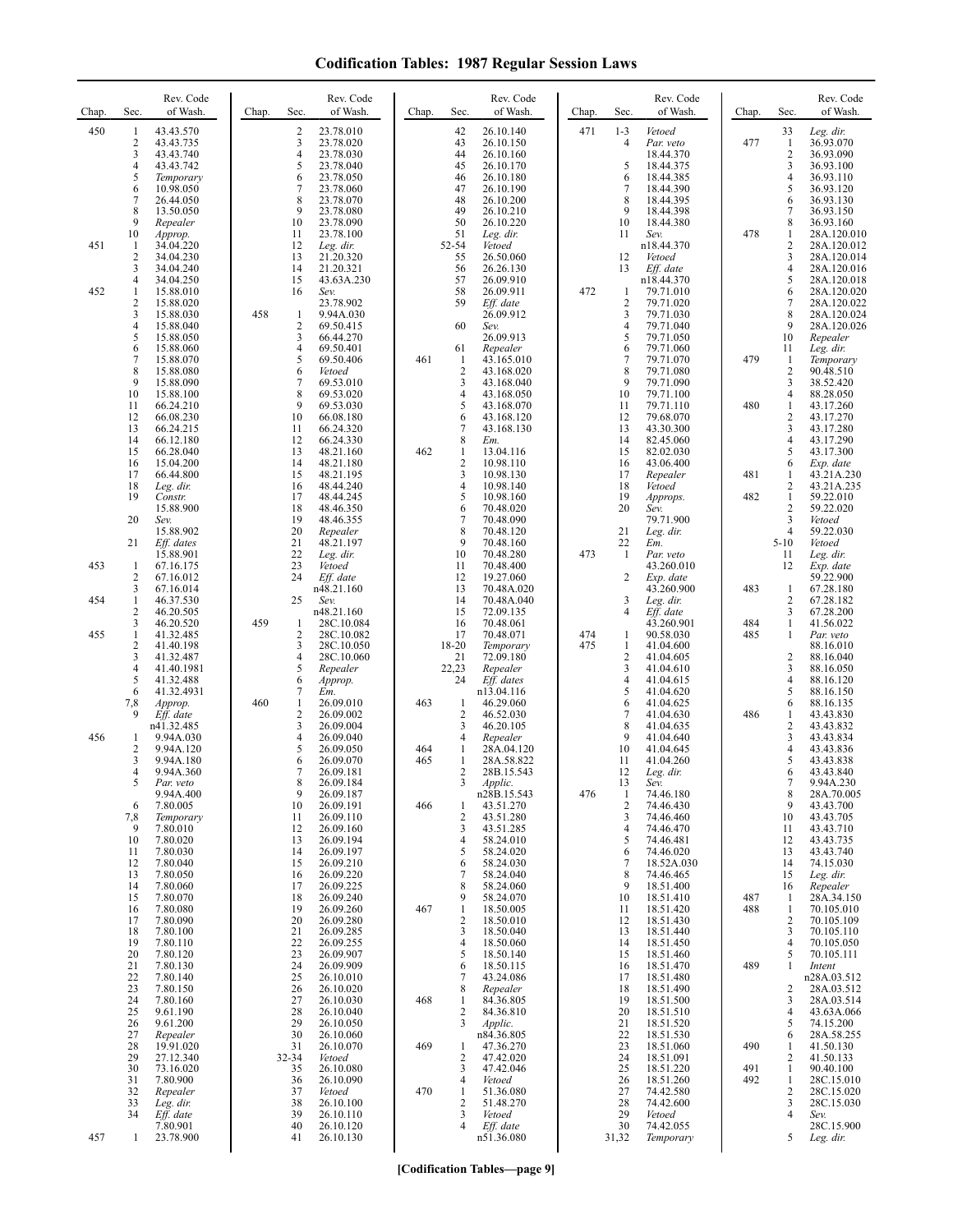| Chap.             | Sec.                             | Rev. Code<br>of Wash.                                                       | Chap. | Sec.                                 | Rev. Code<br>of Wash.                                                     | Chap. | Sec.                               | Rev. Code<br>of Wash.                                                      | Chap.      | Sec.                                               | Rev. Code<br>of Wash.                                                         | Chap. | Sec.                            | Rev. Code<br>of Wash.                                                    |
|-------------------|----------------------------------|-----------------------------------------------------------------------------|-------|--------------------------------------|---------------------------------------------------------------------------|-------|------------------------------------|----------------------------------------------------------------------------|------------|----------------------------------------------------|-------------------------------------------------------------------------------|-------|---------------------------------|--------------------------------------------------------------------------|
| 493<br>494<br>495 | 6<br>1<br>1<br>2<br>$\mathbf{1}$ | Em.<br>82.04.120<br>82.08.0298<br>82.12.0298<br>82.04.337                   |       | 21<br>22<br>23<br>24<br>25           | Repealer<br>43.131.353<br>Vetoed<br>43.131.354<br>Sev.                    |       | 82<br>83<br>84<br>85<br>86         | 90.54.090<br>43.21G.040<br>43.52.378<br>43.200.142<br>Vetoed               |            | 82<br>83<br>84<br>85<br>86                         | 77.32.197<br>77.32.211<br>77.32.220<br>77.32.230<br>77.32.256                 |       | 13<br>14<br>15<br>16<br>17      | 18.19.120<br>18.19.130<br>18.19.170<br>18.19.150<br>18.19.140            |
| 496               | 2<br>$\mathbf{1}$<br>2<br>3<br>4 | Em.<br>82.24.110<br>82.24.130<br>82.24.135<br>82.24.145                     | 505   | 26<br>-1<br>$\overline{\mathbf{c}}$  | 43.105.901<br>Eff. date<br>43.105.902<br>Vetoed<br>1.30.040               | 506   | 87-89<br>-1<br>$\overline{2}$<br>3 | Repealer<br>Intent<br>n77.04.020<br>43.17.010<br>43.17.020                 |            | 87<br>88<br>89<br>90<br>91                         | 77.32.320<br>77.32.360<br>77.32.370<br>77.32.380<br>9.41.098                  |       | 18<br>19<br>20<br>21<br>22      | 18.19.190<br>18.19.160<br>18.19.900<br>18.120.020<br>18.130.040          |
| 497               | 5<br>6<br>1<br>2                 | 82.24.070<br>Repealer<br>82.61.010<br>82.61.020                             |       | 3<br>4<br>5<br>6                     | 9.46.090<br>13.40.210<br>18.130.310<br>19.02.040                          |       | $\overline{4}$<br>5<br>6<br>$\tau$ | 77.04.020<br>77.04.030<br>77.04.040<br>77.04.055                           |            | 92<br>93<br>94<br>95                               | 43.51.675<br>43.51.955<br>75.08.055<br>90.03.247                              |       | 23<br>24<br>25                  | Par. veto<br>26.44.030<br>Leg. dir.<br>43.131.357                        |
|                   | 3<br>4<br>5<br>6                 | 82.61.030<br>82.61.060<br>Sev.<br>82.61.900<br>Em.                          |       | $\overline{7}$<br>8<br>9<br>10<br>11 | 19.27.070<br>27.34.220<br>28A.58.090<br>28B.04.070<br>28B.10.863          |       | 8<br>9<br>10<br>11<br>12           | 77.04.060<br>77.04.080<br>77.04.111<br>77.08.010<br>77.08.045              |            | 96<br>97<br>98<br>99<br>100                        | 90.22.010<br>90.22.020<br>Repealer<br>n77.04.020<br>n77.04.020                | 513   | 26<br>27<br>28<br>-1            | 43.131.358<br>Approps.<br>Sev.<br>18.19.901<br>18.85.310                 |
| 498<br>499        | 1<br>2<br>3<br>1                 | 30.04.127<br>30.04.900<br>Repealer<br>43.97.015                             |       | 12<br>13<br>14<br>15                 | 28B.19.050<br>28B.20.382<br>28B.30.537<br>28B.50.070                      |       | 13<br>14<br>15<br>16               | 77.12.020<br>77.12.030<br>77.12.040<br>77.12.055                           |            | 101<br>102<br>103<br>104                           | 75.20.310<br>Temporary<br>77.32.025<br>77.16.330                              |       | $\overline{c}$<br>3<br>4,5<br>6 | 43.185.100<br>43.185.110<br>Vetoed<br>43.185.030                         |
|                   | 2<br>3<br>4<br>5<br>6<br>7       | 43.97.025<br>43.97.035<br>Temporary<br>35.22.700<br>35.63.150<br>35A.63.200 |       | 16<br>17<br>18<br>19<br>20<br>21     | 28C.04.550<br>34.04.040<br>34.04.280<br>36.78.070<br>Vetoed<br>39.58.085  |       | 17<br>18<br>19<br>20<br>21<br>22   | 77.12.060<br>77.12.070<br>77.12.080<br>77.12.090<br>77.12.100<br>77.12.105 | 507<br>508 | 105<br>-1<br>$\overline{2}$<br>3<br>4<br>1         | 77.32.350<br>28A.67.240<br>Leg. dir.<br>Repealer<br>Eff. date<br>Vetoed       |       | 7<br>8<br>9<br>10<br>11<br>12   | 67.70.240<br>18.85.500<br>18.85.315<br>18.85.510<br>18.85.505<br>Approp. |
|                   | 8<br>9<br>10<br>11<br>12<br>13   | 36.32.550<br>36.70.980<br>90.58.600<br>Repealer<br>Leg. dir.<br>Em.         |       | 22<br>23<br>24<br>25<br>26<br>27     | 39.84.090<br>Vetoed<br>41.50.050<br>43.19.19362<br>43.19.538<br>43.19.660 |       | 23<br>24<br>25<br>26<br>27<br>28   | 77.12.140<br>77.12.150<br>77.12.170<br>77.12.185<br>77.12.190<br>77.12.200 | 509        | 2<br>3<br>4<br>$\mathbf{1}$<br>$\overline{2}$<br>3 | 28A.21.310<br>28A.21.086<br>28A.41.540<br>22.09.060<br>22.09.090<br>22.09.095 | 514   | 13<br>14<br>15<br>-1            | Sev.<br>n18.85.310<br>Vetoed<br>Eff. date<br>n18.85.310<br>18.85.215     |
| 500               | -1<br>2                          | 90.48.520<br>Repealer                                                       |       | 28<br>29                             | 43.21A.130<br>43.21F.045                                                  |       | 29<br>30                           | 77.12.201<br>77.12.210                                                     |            | 4<br>5                                             | 22.09.100<br>22.09.570                                                        |       | $\overline{2}$<br>3             | 18.85.055<br>18.118.005                                                  |
| 501               | -1<br>2                          | Temporary<br>Em.                                                            |       | 30<br>31                             | 43.31.135<br>43.59.130                                                    |       | 31<br>32                           | 77.12.220<br>77.12.230                                                     |            | 6<br>7                                             | 22.09.610<br>22.09.405                                                        |       | 4<br>5                          | 18.118.010<br>18.118.020                                                 |
| 502               | $\mathbf{1}$<br>2                | 43.88.020<br>Par. veto                                                      |       | 32<br>33<br>34                       | 43.63A.060<br>43.63A.078                                                  |       | 33<br>34<br>35                     | 77.12.240<br>77.12.260                                                     |            | 8<br>9<br>10                                       | 22.09.411<br>22.09.416                                                        |       | 6<br>7<br>8                     | 18.118.030<br>18.118.040                                                 |
|                   | 3<br>4                           | 43.88.030<br>43.88.037<br>43.88.050                                         |       | 35<br>36                             | 43.63A.220<br>43.88.090<br>43.88.160                                      |       | 36<br>37                           | 77.12.265<br>77.12.270<br>77.12.280                                        |            | 11<br>12                                           | 22.09.421<br>22.09.426<br>22.09.431                                           |       | 9<br>10                         | Vetoed<br>Leg. dir.<br>Sev.                                              |
|                   | 5<br>6                           | 43.88.110<br>43.88.120                                                      |       | 37<br>38                             | 43.88.510<br>43.121.090                                                   |       | 38<br>39                           | 77.12.290<br>77.12.300                                                     |            | 13<br>14                                           | 22.09.436<br>22.09.441                                                        |       | 11                              | 18.118.900<br>Approp.                                                    |
|                   | 7<br>8                           | 43.88.260<br>82.32.400                                                      |       | 39<br>40                             | 43.150.060<br>43.155.070                                                  |       | 40<br>41                           | 77.12.315<br>77.12.320                                                     |            | 15<br>16                                           | 22.09.446<br>22.09.451                                                        | 515   | $\mathbf{1}$                    | Par. veto<br>n51.32.185                                                  |
|                   | 9<br>10                          | 82.32.090<br>82.01.120                                                      |       | 41<br>42                             | 43.155.080<br>43.160.090                                                  |       | 42<br>43                           | 77.12.323<br>77.12.370                                                     |            | 17<br>18                                           | 22.09.456<br>22.09.461                                                        |       | $\overline{c}$<br>3             | 51.32.185<br>Vetoed                                                      |
| 503               | 11<br>12<br>$1 - 3$              | Repealer<br>Vetoed<br>Temporary                                             |       | 43<br>44<br>45                       | 43.210.040<br>43.220.060<br>44.28.100                                     |       | 44<br>45<br>46                     | 77.12.380<br>77.12.390<br>77.12.420                                        |            | 19<br>20<br>21                                     | 22.09.466<br>22.09.471<br>Leg. dir.                                           | 516   | 4<br>1                          | Leg. dir.<br>Par. veto<br>70.146.075                                     |
|                   | $\overline{4}$                   | Par. veto<br>Temporary                                                      |       | 46<br>47                             | 44.48.100<br>46.23.030                                                    |       | 47<br>48                           | 77.12.440<br>77.12.530                                                     |            | 22                                                 | Sev.<br>n22.09.060                                                            | 517   | 1                               | Par. veto<br>43.21A.470                                                  |
|                   | $5 - 7$<br>8                     | Vetoed<br>74.14B.010                                                        |       | 48<br>49                             | 47.01.101<br>47.01.141                                                    |       | 49<br>50                           | 77.12.570<br>77.12.580                                                     | 510        | 23<br>-1                                           | Em.<br>47.56.760                                                              | 518   | 2<br>1                          | Leg. dir.<br>Intent                                                      |
|                   | -9<br>10                         | Temporary<br>Vetoed                                                         |       | 50<br>51                             | 47.05.021<br>47.26.160                                                    |       | 51<br>52                           | 77.12.590<br>77.12.650                                                     | 511        | 2<br>$\mathbf{1}$                                  | 47.56.761<br>67.70.010                                                        |       | 101                             | n28A.34A.060<br>28A.34A.060                                              |
|                   | 11<br>12                         | 74.14B.020<br>74.14B.030                                                    |       | 52<br>53                             | 47.60.470<br>48.02.170                                                    |       | 53<br>54                           | 77.12.670<br>77.12.680                                                     |            | 2                                                  | Par. veto<br>67.70.040                                                        |       | 102<br>103                      | 28A.34A.090<br>Repealer                                                  |
|                   | 13<br>14<br>$15-17$              | 74.14B.040<br>74.14B.050<br>Vetoed                                          |       | 54<br>55<br>56                       | 48.02.190<br>49.60.100<br>66.08.028                                       |       | 55<br>56<br>57                     | 77.12.690<br>77.12.700<br>Vetoed                                           |            | 3<br>4<br>5                                        | 67.70.050<br>67.70.055<br>Vetoed                                              |       | 104<br>105                      | Intent<br>28A.130.010<br>28A.130.012                                     |
|                   | 18<br>19                         | 9.69.100<br>74.14B.900                                                      |       | 57<br>58                             | 67.70.050<br>70.39.130                                                    |       | 58<br>59                           | 77.16.010<br>77.16.020                                                     |            | 6<br>7                                             | 67.70.120<br>67.70.180                                                        |       | 106<br>107                      | 28A.130.014<br>28A.130.016                                               |
|                   | 20<br>21                         | Leg. dir.<br>Sev.                                                           |       | 59<br>60                             | 70.48.060<br>70.94.053                                                    |       | 60<br>61                           | 77.16.040<br>77.16.060                                                     |            | 8<br>9                                             | 67.70.190<br>67.70.200                                                        |       | 108<br>109                      | 28A.130.018<br>28A.130.020                                               |
|                   | 22                               | 74.14B.901<br>Eff. date                                                     |       | 61<br>62                             | 70.94.820<br>70.120.140                                                   |       | 62<br>63                           | 77.16.080<br>77.16.095                                                     |            | 10<br>11                                           | Vetoed<br>67.70.250                                                           |       | 110<br>111-204                  | Leg. dir.<br>Vetoed                                                      |
| 504               | $\mathbf{1}$                     | 74.14B.902<br>43.105.005                                                    |       | 63<br>64                             | 70.123.060<br>70.146.030                                                  |       | 64<br>65                           | 77.16.110<br>77.16.130                                                     |            | 12<br>13                                           | Vetoed<br>67.70.300                                                           |       | 205<br>206                      | 28A.120.030<br>28A.120.032                                               |
|                   | 2<br>3<br>4                      | 43.105.017<br>43.105.020<br>43.105.032                                      |       | 65<br>66                             | 71.24.155<br>72.01.320<br>72.09.160                                       |       | 66<br>67<br>68                     | 77.16.150<br>77.16.180<br>77.16.320                                        |            | 14<br>15<br>16                                     | 67.70.320<br>67.70.330<br>67.70.900                                           |       | 207<br>208<br>209               | 28A.120.034<br>28A.120.036<br>28A.120.038                                |
|                   | 5<br>6                           | 43.105.041<br>43.105.047                                                    |       | 67<br>68<br>69                       | 72.33.125<br>74.13.031                                                    |       | 69<br>70                           | 77.21.010<br>77.21.020                                                     |            | 17<br>18                                           | Repealer<br>Em.                                                               |       | 210<br>211                      | 28A.120.040<br>28A.120.050                                               |
|                   | 7<br>8                           | 41.06.094<br>43.105.052                                                     |       | 70<br>71                             | 74.13.036<br>75.08.020                                                    |       | 71<br>72                           | 77.21.030<br>77.21.040                                                     | 512        | $\mathbf{1}$<br>$\overline{2}$                     | 18.19.010<br>18.19.030                                                        |       | 212<br>213                      | Leg. dir.<br>Intent                                                      |
|                   | 9<br>10                          | 43.105.055<br>43.105.060                                                    |       | 72<br>73                             | 75.50.050<br>75.52.040                                                    |       | 73<br>74                           | 77.21.060<br>Par. veto                                                     |            | 3<br>4                                             | 18.19.020<br>18.19.040                                                        |       | 214                             | 28A.120.060<br>28A.120.062                                               |
|                   | 11<br>12                         | 43.105.080<br>27.26.040                                                     |       | 74<br>75                             | 76.56.050<br>Vetoed                                                       |       | 75                                 | 77.21.070<br>77.21.080                                                     |            | 5<br>6                                             | 18.19.050<br>18.19.060                                                        |       | 215<br>216                      | 28A.120.064<br>28A.120.066                                               |
|                   | 13<br>14                         | 27.26.020<br>42.17.2401                                                     |       | 76<br>77                             | 79.01.744<br>80.01.090                                                    |       | 76<br>77                           | 77.32.010<br>77.32.050                                                     |            | 7<br>8                                             | 18.19.070<br>18.19.080                                                        |       | 217<br>218                      | 28A.120.068<br>28A.120.070                                               |
|                   | 15<br>16                         | 43.03.028<br>43.19.1905                                                     |       | 78<br>79                             | 80.36.380<br>82.01.120                                                    |       | 78<br>79                           | 77.32.060<br>77.32.070                                                     |            | 9<br>10                                            | 18.19.090<br>18.19.100                                                        |       | 219<br>220                      | 28A.120.072<br>28A.97.125                                                |
|                   | 17<br>18-20                      | 43.19.1923<br>Temporary                                                     |       | 80<br>81                             | 84.36.037<br>90.03.247                                                    |       | 80<br>81                           | 77.32.090<br>77.32.155                                                     |            | 11<br>12                                           | 18.19.180<br>18.19.110                                                        |       | 221<br>222                      | Vetoed<br>28A.58.217                                                     |